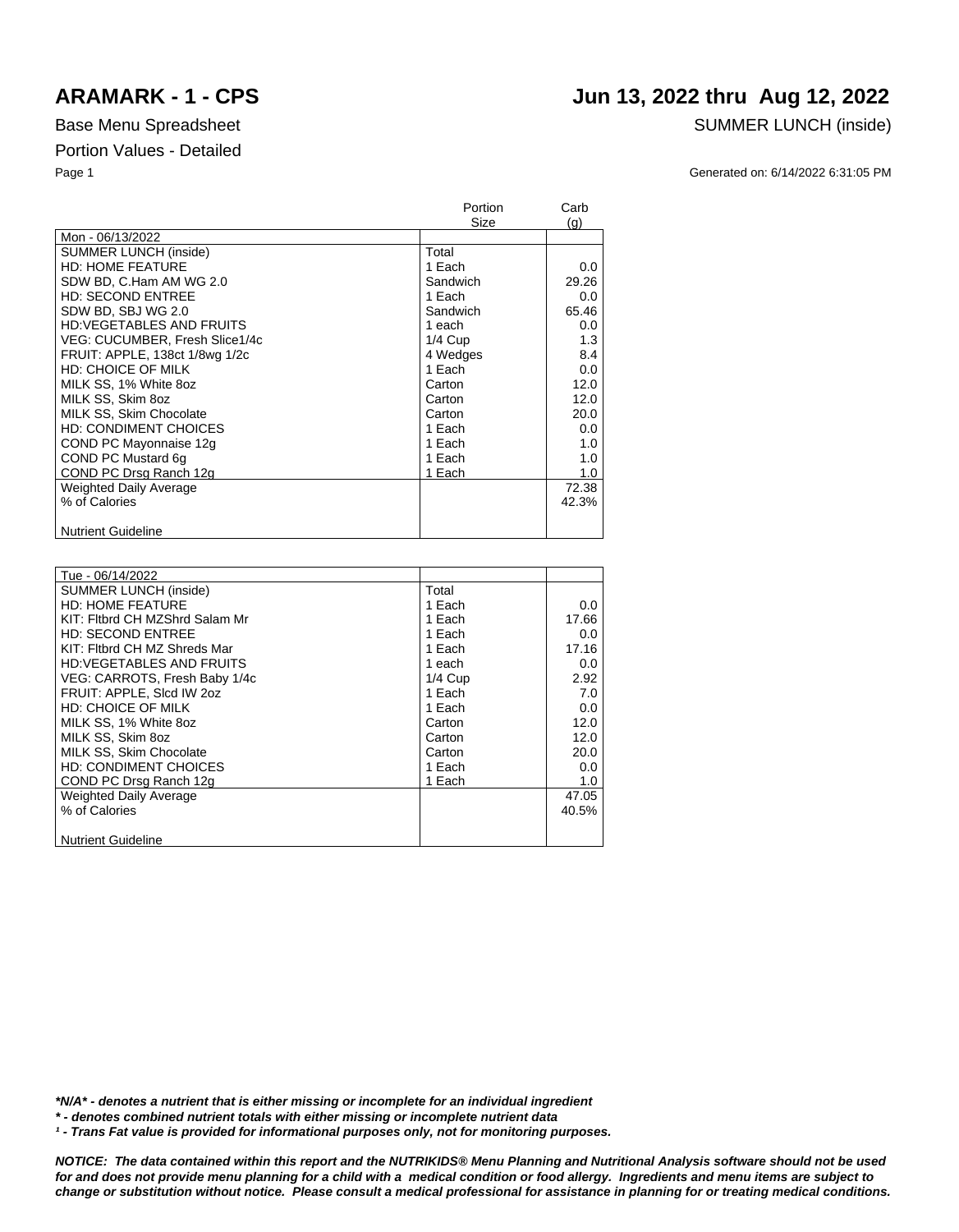**Nutrient Guideline** 

|                                 | Portion         | Carb  |
|---------------------------------|-----------------|-------|
|                                 | Size            | (q)   |
| Wed - 06/15/2022                |                 |       |
| <b>SUMMER LUNCH (inside)</b>    | Total           |       |
| <b>HD: HOME FEATURE</b>         | 1 Each          | 0.0   |
| WRAP 9", Tky AM WG 2.0          | 1 Each          | 30.5  |
| <b>HD: SECOND ENTREE</b>        | 1 Each          | 0.0   |
| WRAP 9", AM GarbnzoSalad2.25/2  | 1 Each          | 53.63 |
| <b>HD:VEGETABLES AND FRUITS</b> | 1 each          | 0.0   |
| VEG: Salad, ChppdRomCart 1/2c   | 4oz spdl        | 1.14  |
| FRUIT: BANANA (100-120ct) Whl   | Each(100-120ct) | 24.11 |
| <b>HD: CHOICE OF MILK</b>       | 1 Each          | 0.0   |
| MILK SS, 1% White 8oz           | Carton          | 12.0  |
| MILK SS, Skim 8oz               | Carton          | 12.0  |
| MILK SS, Skim Chocolate         | Carton          | 20.0  |
| <b>HD: CONDIMENT CHOICES</b>    | 1 Each          | 0.0   |
| COND PC Mayonnaise 12g          | 1 Each          | 1.0   |
| COND PC Mustard 6q              | 1 Each          | 1.0   |
| COND PC Drsg Ranch 12g          | 1 Each          | 1.0   |
| COND PC Drsg French 12g         | 1 Each          | 3.0   |
| COND PC Drsg Italian 12g        | 1 Each          | 0.0   |
| <b>Weighted Daily Average</b>   |                 | 84.22 |
| % of Calories                   |                 | 49.9% |
|                                 |                 |       |

| Thu - 06/16/2022                |           |       |
|---------------------------------|-----------|-------|
| <b>SUMMER LUNCH (inside)</b>    | Total     |       |
| <b>HD: HOME FEATURE</b>         | 1 Each    | 0.0   |
| YOGURT SS, Dannon Strwb/Van4oz  | 1 Each    | 14.0  |
| CHEESE, MZ String LF 1ea 1.0    | Stick     | 1.0   |
| BRD: CRACK SS, Graham 3pk       | Serving   | 16.0  |
| <b>HD:VEGETABLES AND FRUITS</b> | 1 each    | 0.0   |
| VEG: SQUASH, Zucc Frsh Stk1/2c  | $1/2$ Cup | 2.08  |
| FRUIT: ORANGE 138ct 1/8wg 1/4c  | 4 Wedges  | 5.86  |
| <b>HD: CHOICE OF MILK</b>       | 1 Each    | 0.0   |
| MILK SS, 1% White 8oz           | Carton    | 12.0  |
| MILK SS, Skim 8oz               | Carton    | 12.0  |
| MILK SS, Skim Chocolate         | Carton    | 20.0  |
| <b>HD: CONDIMENT CHOICES</b>    | 1 Each    | 0.0   |
| COND PC Drsg Ranch 12g          | 1 Each    | 1.0   |
| <b>Weighted Daily Average</b>   |           | 58.59 |
| % of Calories                   |           | 57.2% |
|                                 |           |       |
| <b>Nutrient Guideline</b>       |           |       |

*\*N/A\* - denotes a nutrient that is either missing or incomplete for an individual ingredient*

*\* - denotes combined nutrient totals with either missing or incomplete nutrient data*

*¹ - Trans Fat value is provided for informational purposes only, not for monitoring purposes.*

*NOTICE: The data contained within this report and the NUTRIKIDS® Menu Planning and Nutritional Analysis software should not be used for and does not provide menu planning for a child with a medical condition or food allergy. Ingredients and menu items are subject to* 

*change or substitution without notice. Please consult a medical professional for assistance in planning for or treating medical conditions.*

## **ARAMARK - 1 - CPS Jun 13, 2022 thru Aug 12, 2022**

Base Menu Spreadsheet SUMMER LUNCH (inside)

Page 2 Generated on: 6/14/2022 6:31:05 PM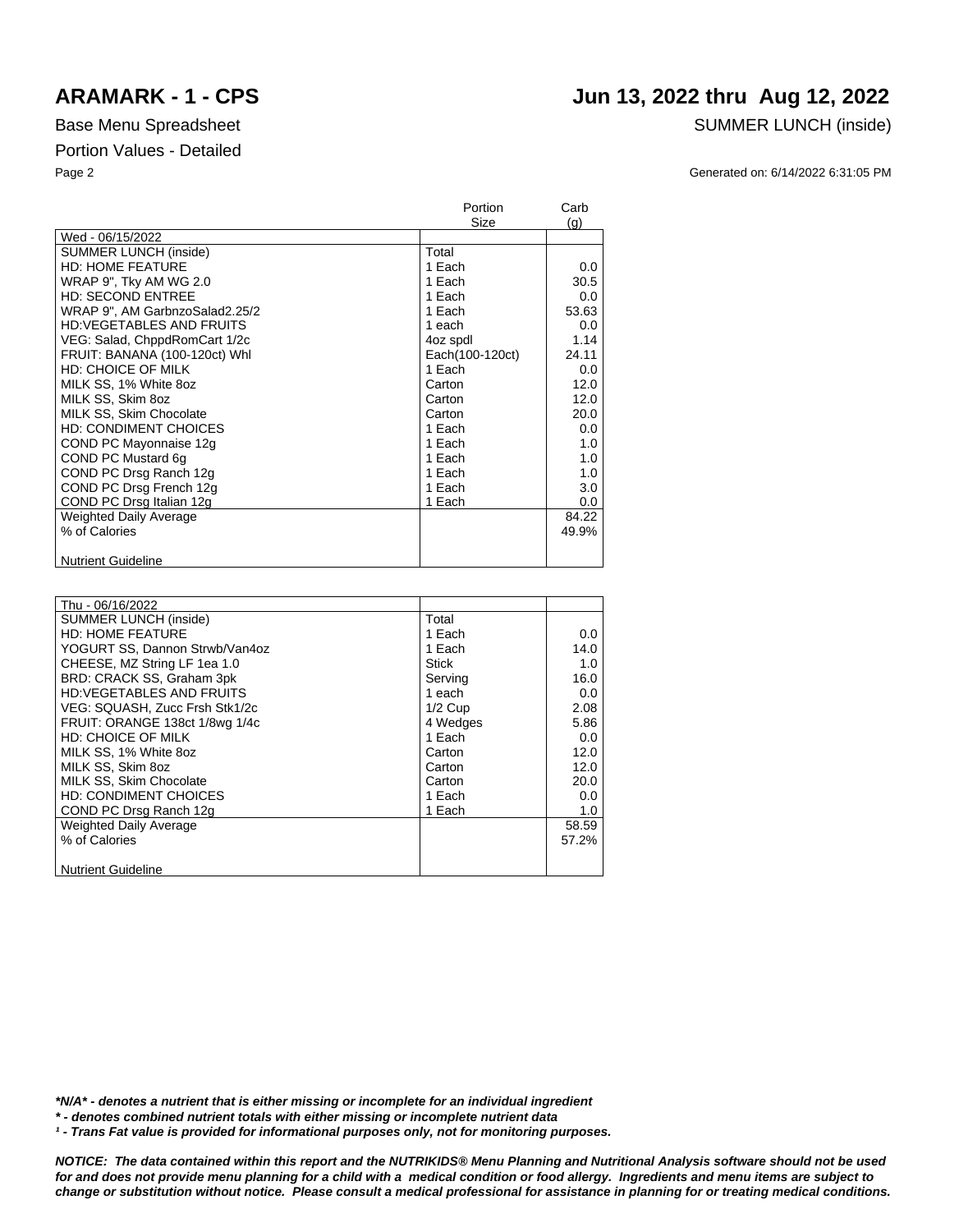## **ARAMARK - 1 - CPS Jun 13, 2022 thru Aug 12, 2022**

### Base Menu Spreadsheet SUMMER LUNCH (inside)

Page 3 Generated on: 6/14/2022 6:31:05 PM

|                                 | Portion   | Carb  |
|---------------------------------|-----------|-------|
|                                 | Size      | (q)   |
| Fri - 06/17/2022                |           |       |
| SUMMER LUNCH (inside)           | Total     |       |
| <b>HD: HOME FEATURE</b>         | 1 Each    | 0.0   |
| SUB AP, C.Ham TkySal TkyPas CH  | Sandwich  | 27.08 |
| <b>HD: SECOND ENTREE</b>        | 1 Each    | 0.0   |
| SUB AP, AM CH SW WG 2.0 NoVeg   | 1 Each    | 27.24 |
| <b>HD:VEGETABLES AND FRUITS</b> | 1 each    | 0.0   |
| VEG: BROCCOLI, Fresh 1/4c       | $1/4$ Cup | 1.06  |
| FRUIT: CANTALOUPE, 1/8Wgd 1/2C  | $1/2$ Cup | 2.9   |
| <b>HD: CHOICE OF MILK</b>       | 1 Each    | 0.0   |
| MILK SS, 1% White 8oz           | Carton    | 12.0  |
| MILK SS, Skim 8oz               | Carton    | 12.0  |
| MILK SS, Skim Chocolate         | Carton    | 20.0  |
| <b>HD: CONDIMENT CHOICES</b>    | 1 Each    | 0.0   |
| COND PC Mayonnaise 12g          | 1 Each    | 1.0   |
| COND PC Mustard 6q              | 1 Each    | 1.0   |
| COND PC Drsg Ranch 12g          | 1 Each    | 1.0   |
| <b>Weighted Daily Average</b>   |           | 51.84 |
| % of Calories                   |           | 39.1% |
|                                 |           |       |
| <b>Nutrient Guideline</b>       |           |       |

| Mon - 06/20/2022               |           |       |
|--------------------------------|-----------|-------|
| <b>SUMMER LUNCH (inside)</b>   | Total     |       |
| <b>HD: HOME FEATURE</b>        | 1 Each    | 0.0   |
| SDW BD, Tky AM WG 2.0          | Sandwich  | 27.22 |
| <b>HD: SECOND ENTREE</b>       | 1 Each    | 0.0   |
| SDW BD, SBJ WG 2.0             | Sandwich  | 65.46 |
| HD:VEGETABLES AND FRUITS       | 1 each    | 0.0   |
| VEG: CUCUMBER, Fresh Slice1/4c | $1/4$ Cup | 1.3   |
| FRUIT: APPLE, 138ct 1/8wg 1/2c | 4 Wedges  | 8.4   |
| HD: CHOICE OF MILK             | 1 Each    | 0.0   |
| MILK SS, 1% White 8oz          | Carton    | 12.0  |
| MILK SS, Skim 8oz              | Carton    | 12.0  |
| MILK SS, Skim Chocolate        | Carton    | 20.0  |
| HD: CONDIMENT CHOICES          | 1 Each    | 0.0   |
| COND PC Mayonnaise 12g         | 1 Each    | 1.0   |
| COND PC Mustard 6q             | 1 Each    | 1.0   |
| COND PC Drsg Ranch 12g         | 1 Each    | 1.0   |
| Weighted Daily Average         |           | 71.06 |
| % of Calories                  |           | 42.1% |
|                                |           |       |
| <b>Nutrient Guideline</b>      |           |       |

*\*N/A\* - denotes a nutrient that is either missing or incomplete for an individual ingredient*

*\* - denotes combined nutrient totals with either missing or incomplete nutrient data*

*¹ - Trans Fat value is provided for informational purposes only, not for monitoring purposes.*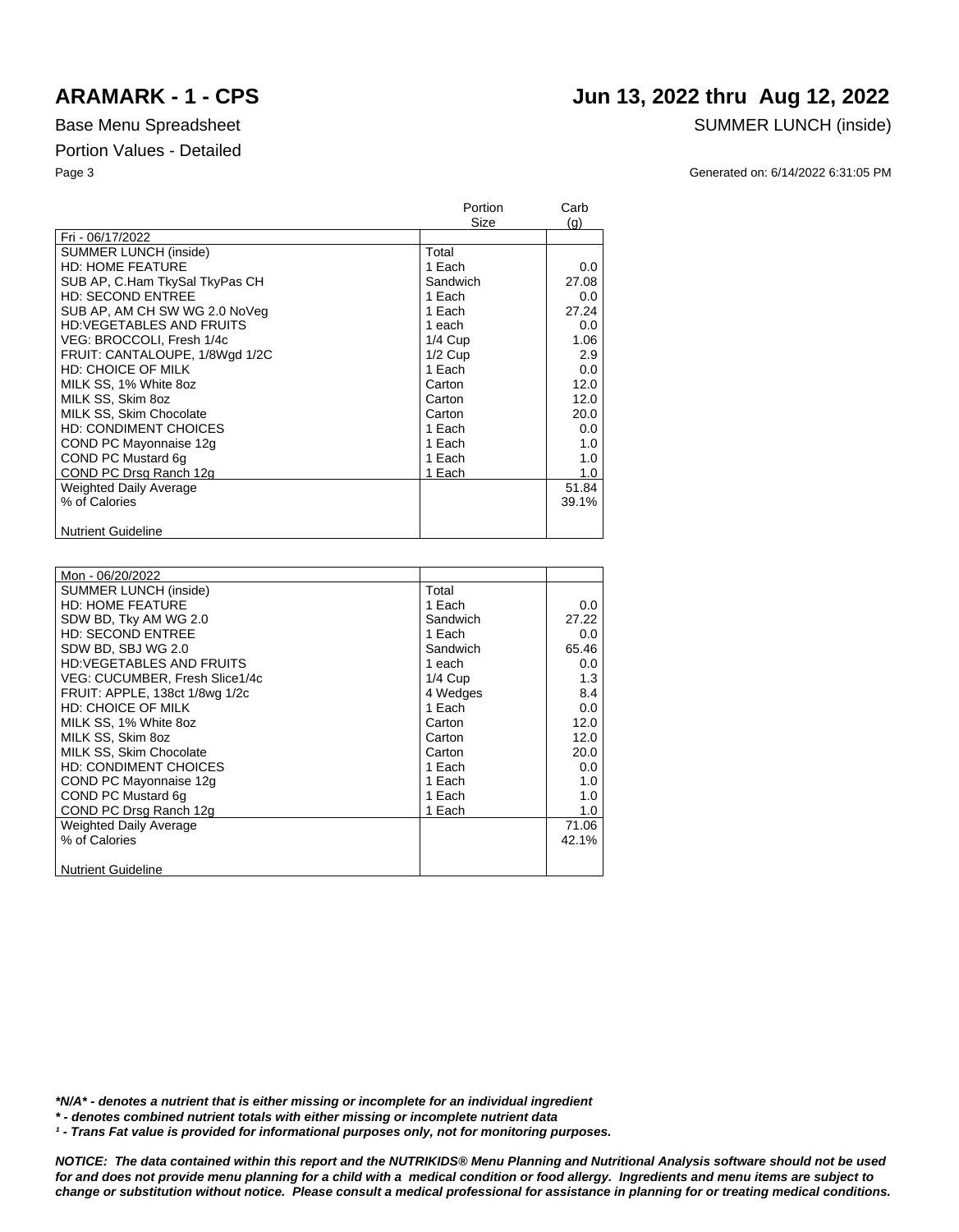## **ARAMARK - 1 - CPS Jun 13, 2022 thru Aug 12, 2022**

### Base Menu Spreadsheet SUMMER LUNCH (inside)

Page 4 Generated on: 6/14/2022 6:31:05 PM

|                                 | Portion<br>Size | Carb<br>(q) |
|---------------------------------|-----------------|-------------|
| Tue - 06/21/2022                |                 |             |
| <b>SUMMER LUNCH (inside)</b>    | Total           |             |
| <b>HD: HOME FEATURE</b>         | 1 Each          | 0.0         |
| PASTA Salad, FRZ Veg 2/1        | Serving         | 46.57       |
| <b>HD:VEGETABLES AND FRUITS</b> | 1 each          | 0.0         |
| VEG: CARROTS, Fresh Baby 1/4c   | $1/4$ Cup       | 2.92        |
| FRUIT: APPLE, Slcd IW 2oz       | 1 Each          | 7.0         |
| <b>HD: CHOICE OF MILK</b>       | 1 Each          | 0.0         |
| MILK SS, 1% White 8oz           | Carton          | 12.0        |
| MILK SS, Skim 8oz               | Carton          | 12.0        |
| MILK SS, Skim Chocolate         | Carton          | 20.0        |
| <b>HD: CONDIMENT CHOICES</b>    | 1 Each          | 0.0         |
| COND PC Drsg Ranch 12g          | 1 Each          | 1.0         |
| Weighted Daily Average          |                 | 76.14       |
| % of Calories                   |                 | 43.8%       |
| <b>Nutrient Guideline</b>       |                 |             |

| Wed - 06/22/2022                |                 |         |
|---------------------------------|-----------------|---------|
| <b>SUMMER LUNCH (inside)</b>    | Total           |         |
| <b>HD: HOME FEATURE</b>         | 1 Each          | $0.0\,$ |
| SUB AP, C.Ham AM WG 2.0         | Sandwich        | 28.77   |
| <b>HD: SECOND ENTREE</b>        | 1 Each          | 0.0     |
| SUB AP, AM CH SW WG 2.0 NoVeg   | 1 Each          | 27.24   |
| <b>HD:VEGETABLES AND FRUITS</b> | 1 each          | $0.0\,$ |
| VEG: Salad, ChppdRomCart 1/2c   | 4oz spdl        | 1.14    |
| FRUIT: BANANA (100-120ct) Whl   | Each(100-120ct) | 24.11   |
| <b>HD: CHOICE OF MILK</b>       | 1 Each          | 0.0     |
| MILK SS, 1% White 8oz           | Carton          | 12.0    |
| MILK SS. Skim 8oz               | Carton          | 12.0    |
| MILK SS, Skim Chocolate         | Carton          | 20.0    |
| HD: CONDIMENT CHOICES           | 1 Each          | $0.0\,$ |
| COND PC Mayonnaise 12g          | 1 Each          | 1.0     |
| COND PC Mustard 6q              | 1 Each          | 1.0     |
| COND PC Drsg Ranch 12g          | 1 Each          | 1.0     |
| COND PC Drsg French 12g         | 1 Each          | 3.0     |
| COND PC Drsg Italian 12g        | 1 Each          | $0.0\,$ |
| Weighted Daily Average          |                 | 73.81   |
| % of Calories                   |                 | 46.8%   |
|                                 |                 |         |
| <b>Nutrient Guideline</b>       |                 |         |

*\*N/A\* - denotes a nutrient that is either missing or incomplete for an individual ingredient*

*\* - denotes combined nutrient totals with either missing or incomplete nutrient data*

<sup>1</sup> - Trans Fat value is provided for informational purposes only, not for monitoring purposes.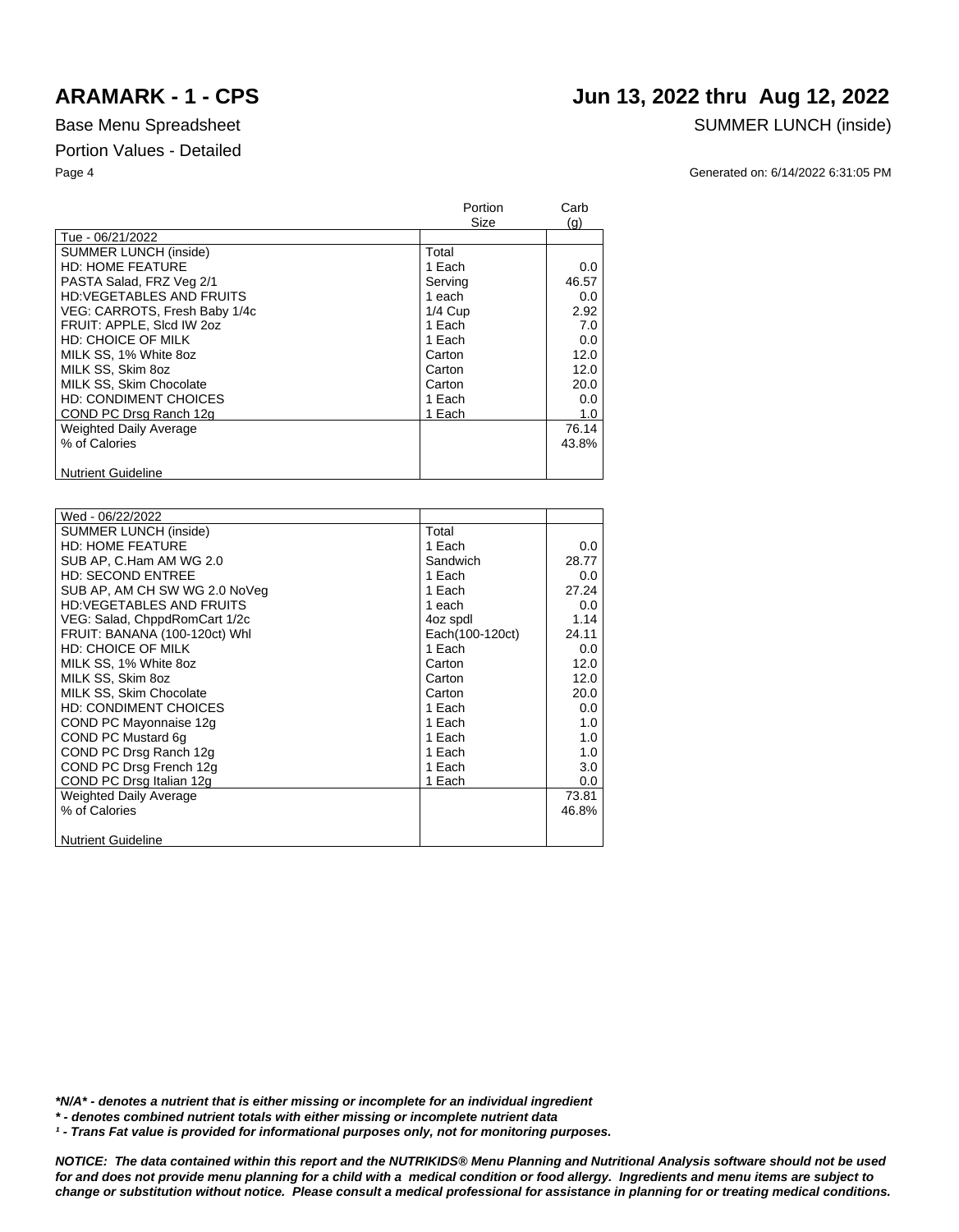Thu - 06/23/2022

### Page 5 Generated on: 6/14/2022 6:31:05 PM Portion Carb Size (g) SUMMER LUNCH (inside) **Total** 1 Each  $0.0$

| <b>HD: HOME FEATURE</b>         | 1 Each    | 0.0   |
|---------------------------------|-----------|-------|
| WRAP 9", SunButterHum Veg       | 1 Each    | 54.51 |
| <b>HD: SECOND ENTREE</b>        | 1 Each    | 0.0   |
| SUB AP, AM CH SW WG 2.0 NoVeg   | 1 Each    | 27.24 |
| <b>HD:VEGETABLES AND FRUITS</b> | 1 each    | 0.0   |
| VEG: SQUASH, Zucc Frsh Stk1/2c  | $1/2$ Cup | 2.08  |
| FRUIT: ORANGE 138ct 1/8wg 1/4c  | 4 Wedges  | 5.86  |
| <b>HD: CHOICE OF MILK</b>       | 1 Each    | 0.0   |
| MILK SS, 1% White 8oz           | Carton    | 12.0  |
| MILK SS. Skim 8oz               | Carton    | 12.0  |
| MILK SS. Skim Chocolate         | Carton    | 20.0  |
| <b>HD: CONDIMENT CHOICES</b>    | 1 Each    | 0.0   |
| COND PC Mayonnaise 12g          | 1 Each    | 1.0   |
| COND PC Mustard 6g              | 1 Each    | 1.0   |
| COND PC Drsg Ranch 12g          | 1 Each    | 1.0   |
| <b>Weighted Daily Average</b>   |           | 73.11 |
| % of Calories                   |           | 47.2% |
|                                 |           |       |
| <b>Nutrient Guideline</b>       |           |       |

| Fri - 06/24/2022                |           |       |
|---------------------------------|-----------|-------|
| <b>SUMMER LUNCH (inside)</b>    | Total     |       |
| <b>HD: HOME FEATURE</b>         | 1 Each    | 0.0   |
|                                 |           |       |
| SDW BD, Pastrami SW WG 2.0      | Sandwich  | 27.72 |
| <b>HD: SECOND ENTREE</b>        | 1 Each    | 0.0   |
| YOGURT SS, Dannon Strwb/Van4oz  | 1 Each    | 14.0  |
| CHEESE, MZ String LF 1ea 1.0    | Stick     | 1.0   |
| BRD: CRACK SS, Graham 3pk       | Serving   | 16.0  |
| <b>HD:VEGETABLES AND FRUITS</b> | 1 each    | 0.0   |
| VEG: BROCCOLI, Fresh 1/4c       | $1/4$ Cup | 1.06  |
| FRUIT: CANTALOUPE, 1/8Wgd 1/2C  | $1/2$ Cup | 2.9   |
| <b>HD: CHOICE OF MILK</b>       | 1 Each    | 0.0   |
| MILK SS, 1% White 8oz           | Carton    | 12.0  |
| MILK SS, Skim 8oz               | Carton    | 12.0  |
| MILK SS, Skim Chocolate         | Carton    | 20.0  |
| <b>HD: CONDIMENT CHOICES</b>    | 1 Each    | 0.0   |
| COND PC Mayonnaise 12g          | 1 Each    | 1.0   |
| COND PC Mustard 6g              | 1 Each    | 1.0   |
| COND PC Drsg Ranch 12g          | 1 Each    | 1.0   |
| <b>Weighted Daily Average</b>   |           | 53.58 |
| % of Calories                   |           | 43.1% |
|                                 |           |       |
| <b>Nutrient Guideline</b>       |           |       |

*\*N/A\* - denotes a nutrient that is either missing or incomplete for an individual ingredient*

*\* - denotes combined nutrient totals with either missing or incomplete nutrient data*

*¹ - Trans Fat value is provided for informational purposes only, not for monitoring purposes.*

*NOTICE: The data contained within this report and the NUTRIKIDS® Menu Planning and Nutritional Analysis software should not be used for and does not provide menu planning for a child with a medical condition or food allergy. Ingredients and menu items are subject to change or substitution without notice. Please consult a medical professional for assistance in planning for or treating medical conditions.*

## **ARAMARK - 1 - CPS Jun 13, 2022 thru Aug 12, 2022**

Base Menu Spreadsheet SUMMER LUNCH (inside)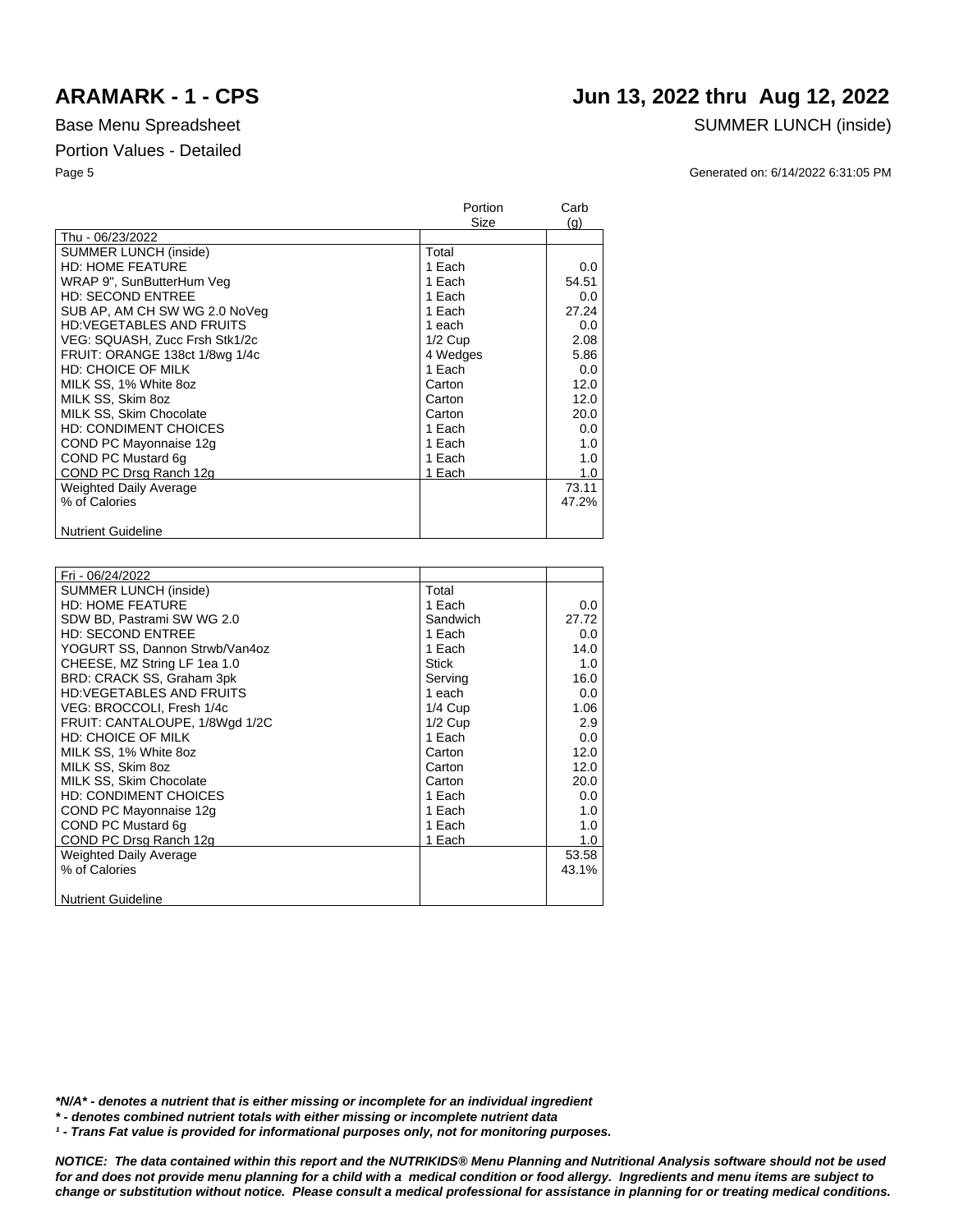## **ARAMARK - 1 - CPS Jun 13, 2022 thru Aug 12, 2022**

### Base Menu Spreadsheet SUMMER LUNCH (inside)

Page 6 Generated on: 6/14/2022 6:31:05 PM

|                                 | Portion   | Carb  |
|---------------------------------|-----------|-------|
|                                 | Size      | (g)   |
| Mon - 06/27/2022                |           |       |
| SUMMER LUNCH (inside)           | Total     |       |
| <b>HD: HOME FEATURE</b>         | 1 Each    | 0.0   |
| SDW BD, C.Ham AM WG 2.0         | Sandwich  | 29.26 |
| <b>HD: SECOND ENTREE</b>        | 1 Each    | 0.0   |
| SDW BD, SBJ WG 2.0              | Sandwich  | 65.46 |
| <b>HD:VEGETABLES AND FRUITS</b> | 1 each    | 0.0   |
| VEG: CUCUMBER, Fresh Slice1/4c  | $1/4$ Cup | 1.3   |
| FRUIT: APPLE, 138ct 1/8wg 1/2c  | 4 Wedges  | 8.4   |
| <b>HD: CHOICE OF MILK</b>       | 1 Each    | 0.0   |
| MILK SS, 1% White 8oz           | Carton    | 12.0  |
| MILK SS. Skim 8oz               | Carton    | 12.0  |
| MILK SS, Skim Chocolate         | Carton    | 20.0  |
| <b>HD: CONDIMENT CHOICES</b>    | 1 Each    | 0.0   |
| COND PC Mayonnaise 12g          | 1 Each    | 1.0   |
| COND PC Mustard 6q              | 1 Each    | 1.0   |
| COND PC Drsg Ranch 12g          | 1 Each    | 1.0   |
| <b>Weighted Daily Average</b>   |           | 72.38 |
| % of Calories                   |           | 42.3% |
|                                 |           |       |
| <b>Nutrient Guideline</b>       |           |       |

| Tue - 06/28/2022                |           |       |
|---------------------------------|-----------|-------|
| <b>SUMMER LUNCH (inside)</b>    | Total     |       |
| <b>HD: HOME FEATURE</b>         | 1 Each    | 0.0   |
| KIT: Fltbrd CH MZShrd Salam Mr  | 1 Each    | 17.66 |
| <b>HD: SECOND ENTREE</b>        | 1 Each    | 0.0   |
| KIT: Fitbrd CH MZ Shreds Mar    | 1 Each    | 17.16 |
| <b>HD:VEGETABLES AND FRUITS</b> | 1 each    | 0.0   |
| VEG: CARROTS, Fresh Baby 1/4c   | $1/4$ Cup | 2.92  |
| FRUIT: APPLE, SIcd IW 202       | 1 Each    | 7.0   |
| HD: CHOICE OF MILK              | 1 Each    | 0.0   |
| MILK SS, 1% White 8oz           | Carton    | 12.0  |
| MILK SS, Skim 8oz               | Carton    | 12.0  |
| MILK SS, Skim Chocolate         | Carton    | 20.0  |
| HD: CONDIMENT CHOICES           | 1 Each    | 0.0   |
| COND PC Drsg Ranch 12g          | 1 Each    | 1.0   |
| <b>Weighted Daily Average</b>   |           | 47.05 |
| % of Calories                   |           | 40.5% |
|                                 |           |       |
| <b>Nutrient Guideline</b>       |           |       |
|                                 |           |       |

*\*N/A\* - denotes a nutrient that is either missing or incomplete for an individual ingredient*

*\* - denotes combined nutrient totals with either missing or incomplete nutrient data*

*¹ - Trans Fat value is provided for informational purposes only, not for monitoring purposes.*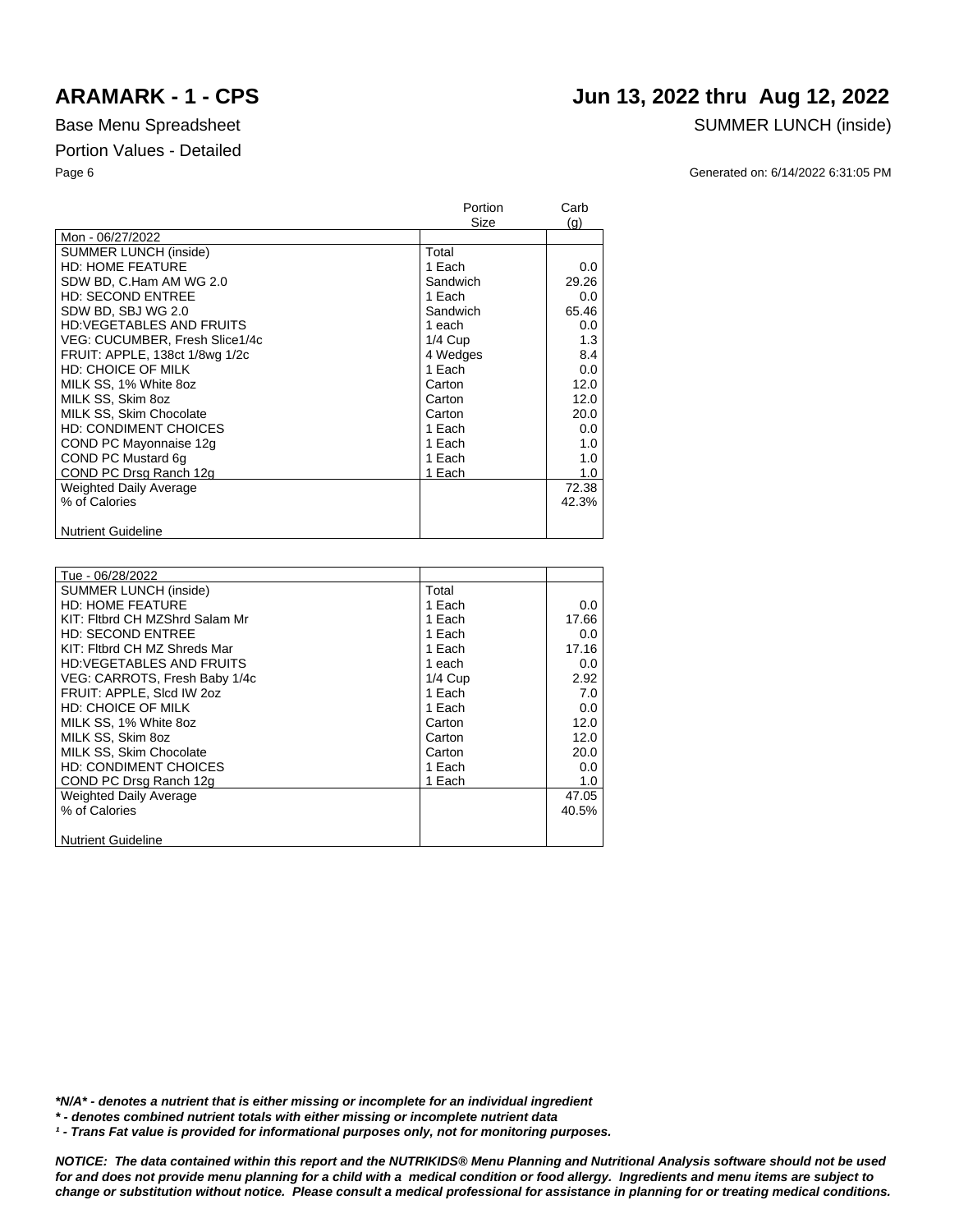**Nutrient Guideline** 

|                                 | Portion         | Carb    |
|---------------------------------|-----------------|---------|
|                                 | Size            | (q)     |
| Wed - 06/29/2022                |                 |         |
| <b>SUMMER LUNCH (inside)</b>    | Total           |         |
| <b>HD: HOME FEATURE</b>         | 1 Each          | 0.0     |
| WRAP 9", Tky AM WG 2.0          | 1 Each          | 30.5    |
| <b>HD: SECOND ENTREE</b>        | 1 Each          | 0.0     |
| WRAP 9", AM GarbnzoSalad2.25/2  | 1 Each          | 53.63   |
| <b>HD:VEGETABLES AND FRUITS</b> | 1 each          | 0.0     |
| VEG: Salad, ChppdRomCart 1/2c   | 4oz spdl        | 1.14    |
| FRUIT: BANANA (100-120ct) Whl   | Each(100-120ct) | 24.11   |
| <b>HD: CHOICE OF MILK</b>       | 1 Each          | 0.0     |
| MILK SS, 1% White 8oz           | Carton          | 12.0    |
| MILK SS, Skim 8oz               | Carton          | 12.0    |
| MILK SS, Skim Chocolate         | Carton          | 20.0    |
| <b>HD: CONDIMENT CHOICES</b>    | 1 Each          | 0.0     |
| COND PC Mayonnaise 12g          | 1 Each          | 1.0     |
| COND PC Mustard 6q              | 1 Each          | 1.0     |
| COND PC Drsg Ranch 12g          | 1 Each          | 1.0     |
| COND PC Drsg French 12g         | 1 Each          | 3.0     |
| COND PC Drsg Italian 12g        | 1 Each          | $0.0\,$ |
| <b>Weighted Daily Average</b>   |                 | 84.22   |
| % of Calories                   |                 | 49.9%   |
|                                 |                 |         |

| Thu - 06/30/2022                |           |       |
|---------------------------------|-----------|-------|
| <b>SUMMER LUNCH (inside)</b>    | Total     |       |
| <b>HD: HOME FEATURE</b>         | 1 Each    | 0.0   |
| YOGURT SS, Dannon Strwb/Van4oz  | 1 Each    | 14.0  |
| CHEESE, MZ String LF 1ea 1.0    | Stick     | 1.0   |
| BRD: CRACK SS, Graham 3pk       | Serving   | 16.0  |
| <b>HD:VEGETABLES AND FRUITS</b> | 1 each    | 0.0   |
| VEG: SQUASH, Zucc Frsh Stk1/2c  | $1/2$ Cup | 2.08  |
| FRUIT: ORANGE 138ct 1/8wg 1/4c  | 4 Wedges  | 5.86  |
| <b>HD: CHOICE OF MILK</b>       | 1 Each    | 0.0   |
| MILK SS, 1% White 8oz           | Carton    | 12.0  |
| MILK SS. Skim 8oz               | Carton    | 12.0  |
| MILK SS, Skim Chocolate         | Carton    | 20.0  |
| <b>HD: CONDIMENT CHOICES</b>    | 1 Each    | 0.0   |
| COND PC Drsg Ranch 12g          | 1 Each    | 1.0   |
| <b>Weighted Daily Average</b>   |           | 58.59 |
| % of Calories                   |           | 57.2% |
|                                 |           |       |
| <b>Nutrient Guideline</b>       |           |       |

### *\*N/A\* - denotes a nutrient that is either missing or incomplete for an individual ingredient*

*\* - denotes combined nutrient totals with either missing or incomplete nutrient data*

*¹ - Trans Fat value is provided for informational purposes only, not for monitoring purposes.*

*NOTICE: The data contained within this report and the NUTRIKIDS® Menu Planning and Nutritional Analysis software should not be used for and does not provide menu planning for a child with a medical condition or food allergy. Ingredients and menu items are subject to change or substitution without notice. Please consult a medical professional for assistance in planning for or treating medical conditions.*

## **ARAMARK - 1 - CPS Jun 13, 2022 thru Aug 12, 2022**

Base Menu Spreadsheet SUMMER LUNCH (inside)

Page 7 Generated on: 6/14/2022 6:31:05 PM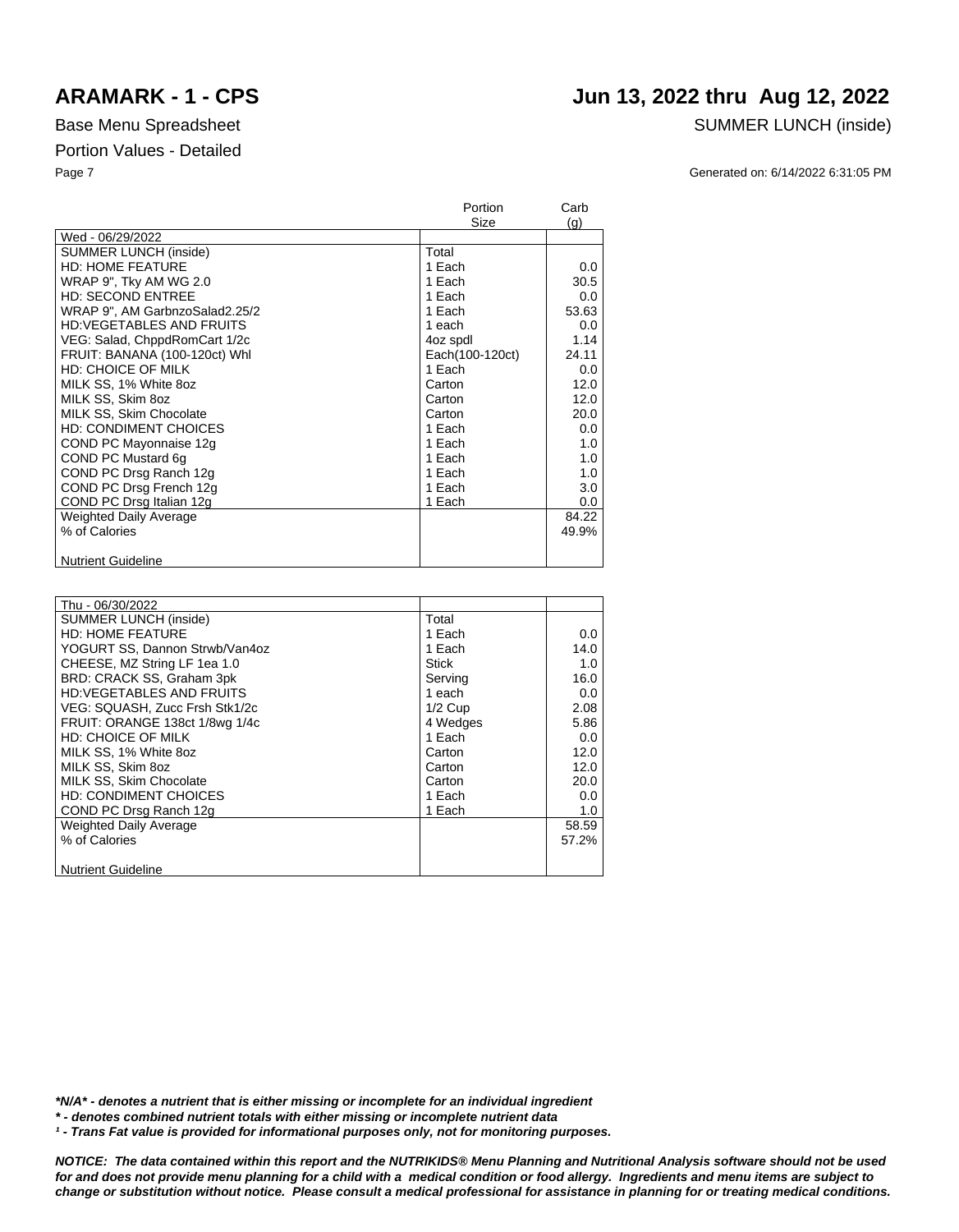## **ARAMARK - 1 - CPS Jun 13, 2022 thru Aug 12, 2022**

### Base Menu Spreadsheet SUMMER LUNCH (inside)

Page 8 Generated on: 6/14/2022 6:31:05 PM

|                                 | Portion   | Carb  |
|---------------------------------|-----------|-------|
|                                 | Size      | (q)   |
| Fri - 07/01/2022                |           |       |
| <b>SUMMER LUNCH (inside)</b>    | Total     |       |
| <b>HD: HOME FEATURE</b>         | 1 Each    | 0.0   |
| SUB AP, C.Ham TkySal TkyPas CH  | Sandwich  | 27.08 |
| <b>HD: SECOND ENTREE</b>        | 1 Each    | 0.0   |
| SUB AP, AM CH SW WG 2.0 NoVeg   | 1 Each    | 27.24 |
| <b>HD:VEGETABLES AND FRUITS</b> | 1 each    | 0.0   |
| VEG: BROCCOLI, Fresh 1/4c       | $1/4$ Cup | 1.06  |
| FRUIT: CANTALOUPE, 1/8Wgd 1/2C  | $1/2$ Cup | 2.9   |
| <b>HD: CHOICE OF MILK</b>       | 1 Each    | 0.0   |
| MILK SS, 1% White 8oz           | Carton    | 12.0  |
| MILK SS. Skim 8oz               | Carton    | 12.0  |
| MILK SS, Skim Chocolate         | Carton    | 20.0  |
| <b>HD: CONDIMENT CHOICES</b>    | 1 Each    | 0.0   |
| COND PC Mayonnaise 12g          | 1 Each    | 1.0   |
| COND PC Mustard 6q              | 1 Each    | 1.0   |
| COND PC Drsg Ranch 12g          | 1 Each    | 1.0   |
| <b>Weighted Daily Average</b>   |           | 51.84 |
| % of Calories                   |           | 39.1% |
|                                 |           |       |
| <b>Nutrient Guideline</b>       |           |       |

| Tue - 07/05/2022                |           |       |
|---------------------------------|-----------|-------|
| <b>SUMMER LUNCH (inside)</b>    | Total     |       |
| <b>HD: HOME FEATURE</b>         | 1 Each    | 0.0   |
| PASTA Salad, FRZ Veg 2/1        | Serving   | 46.57 |
| <b>HD:VEGETABLES AND FRUITS</b> | 1 each    | 0.0   |
| VEG: CARROTS, Fresh Baby 1/4c   | $1/4$ Cup | 2.92  |
| FRUIT: APPLE, Slcd IW 2oz       | 1 Each    | 7.0   |
| <b>HD: CHOICE OF MILK</b>       | 1 Each    | 0.0   |
| MILK SS, 1% White 8oz           | Carton    | 12.0  |
| MILK SS. Skim 8oz               | Carton    | 12.0  |
| MILK SS, Skim Chocolate         | Carton    | 20.0  |
| <b>HD: CONDIMENT CHOICES</b>    | 1 Each    | 0.0   |
| COND PC Drsg Ranch 12g          | 1 Each    | 1.0   |
| <b>Weighted Daily Average</b>   |           | 76.14 |
| % of Calories                   |           | 43.8% |
|                                 |           |       |
| <b>Nutrient Guideline</b>       |           |       |

*\*N/A\* - denotes a nutrient that is either missing or incomplete for an individual ingredient*

*\* - denotes combined nutrient totals with either missing or incomplete nutrient data*

*¹ - Trans Fat value is provided for informational purposes only, not for monitoring purposes.*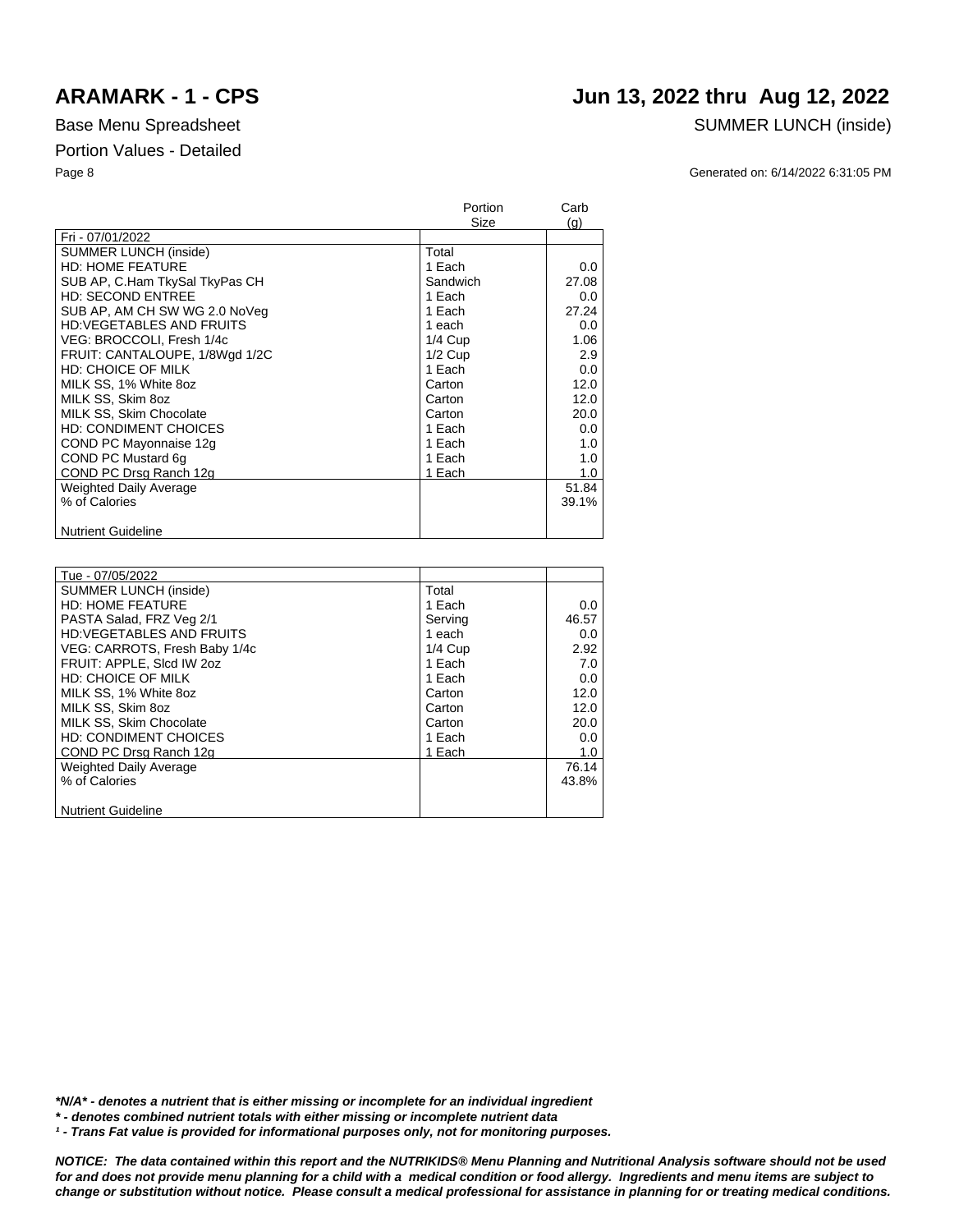## **ARAMARK - 1 - CPS Jun 13, 2022 thru Aug 12, 2022**

### Base Menu Spreadsheet SUMMER LUNCH (inside)

Page 9 Generated on: 6/14/2022 6:31:05 PM

|                                 | Portion         | Carb  |
|---------------------------------|-----------------|-------|
|                                 | Size            | (g)   |
| Wed - 07/06/2022                |                 |       |
| SUMMER LUNCH (inside)           | Total           |       |
| <b>HD: HOME FEATURE</b>         | 1 Each          | 0.0   |
| SUB AP, C.Ham AM WG 2.0         | Sandwich        | 28.77 |
| HD: SECOND ENTREE               | 1 Each          | 0.0   |
| SUB AP, AM CH SW WG 2.0 NoVeg   | 1 Each          | 27.24 |
| <b>HD:VEGETABLES AND FRUITS</b> | 1 each          | 0.0   |
| VEG: Salad, ChppdRomCart 1/2c   | 4oz spdl        | 1.14  |
| FRUIT: BANANA (100-120ct) Whl   | Each(100-120ct) | 24.11 |
| <b>HD: CHOICE OF MILK</b>       | 1 Each          | 0.0   |
| MILK SS, 1% White 8oz           | Carton          | 12.0  |
| MILK SS, Skim 8oz               | Carton          | 12.0  |
| MILK SS, Skim Chocolate         | Carton          | 20.0  |
| <b>HD: CONDIMENT CHOICES</b>    | 1 Each          | 0.0   |
| COND PC Mayonnaise 12g          | 1 Each          | 1.0   |
| COND PC Mustard 6q              | 1 Each          | 1.0   |
| COND PC Drsg Ranch 12g          | 1 Each          | 1.0   |
| COND PC Drsg French 12g         | 1 Each          | 3.0   |
| COND PC Drsg Italian 12g        | 1 Each          | 0.0   |
| <b>Weighted Daily Average</b>   |                 | 73.81 |
| % of Calories                   |                 | 46.8% |
|                                 |                 |       |
| <b>Nutrient Guideline</b>       |                 |       |

| Thu - 07/07/2022                |           |       |
|---------------------------------|-----------|-------|
| SUMMER LUNCH (inside)           | Total     |       |
| <b>HD: HOME FEATURE</b>         | 1 Each    | 0.0   |
| WRAP 9", SunButterHum Veg       | 1 Each    | 54.51 |
| <b>HD: SECOND ENTREE</b>        | 1 Each    | 0.0   |
| SUB AP, AM CH SW WG 2.0 NoVeg   | 1 Each    | 27.24 |
| <b>HD:VEGETABLES AND FRUITS</b> | 1 each    | 0.0   |
| VEG: SQUASH, Zucc Frsh Stk1/2c  | $1/2$ Cup | 2.08  |
| FRUIT: ORANGE 138ct 1/8wg 1/4c  | 4 Wedges  | 5.86  |
| <b>HD: CHOICE OF MILK</b>       | 1 Each    | 0.0   |
| MILK SS, 1% White 8oz           | Carton    | 12.0  |
| MILK SS. Skim 8oz               | Carton    | 12.0  |
| MILK SS, Skim Chocolate         | Carton    | 20.0  |
| <b>HD: CONDIMENT CHOICES</b>    | 1 Each    | 0.0   |
| COND PC Mayonnaise 12g          | 1 Each    | 1.0   |
| COND PC Mustard 6q              | 1 Each    | 1.0   |
| COND PC Drsg Ranch 12g          | 1 Each    | 1.0   |
| <b>Weighted Daily Average</b>   |           | 73.11 |
| % of Calories                   |           | 47.2% |
|                                 |           |       |
| <b>Nutrient Guideline</b>       |           |       |

*\*N/A\* - denotes a nutrient that is either missing or incomplete for an individual ingredient*

*\* - denotes combined nutrient totals with either missing or incomplete nutrient data*

*¹ - Trans Fat value is provided for informational purposes only, not for monitoring purposes.*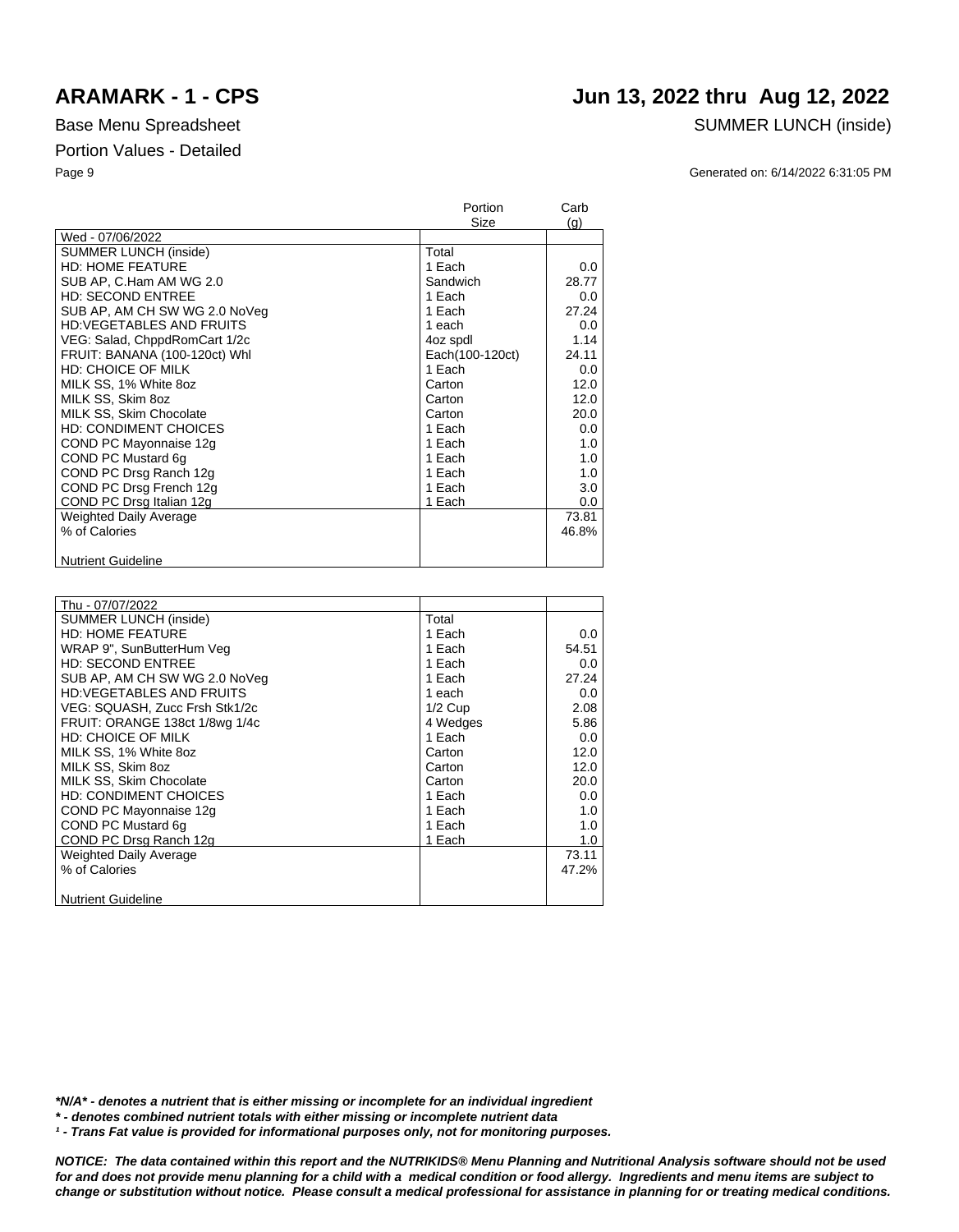## **ARAMARK - 1 - CPS Jun 13, 2022 thru Aug 12, 2022**

### Base Menu Spreadsheet SUMMER LUNCH (inside)

Page 10 Generated on: 6/14/2022 6:31:05 PM

|                                 | Portion      | Carb    |
|---------------------------------|--------------|---------|
|                                 | Size         | (q)     |
| Fri - 07/08/2022                |              |         |
| <b>SUMMER LUNCH (inside)</b>    | Total        |         |
| <b>HD: HOME FEATURE</b>         | 1 Each       | $0.0\,$ |
| SDW BD, Pastrami SW WG 2.0      | Sandwich     | 27.72   |
| <b>HD: SECOND ENTREE</b>        | 1 Each       | 0.0     |
| YOGURT SS, Dannon Strwb/Van4oz  | 1 Each       | 14.0    |
| CHEESE, MZ String LF 1ea 1.0    | <b>Stick</b> | 1.0     |
| BRD: CRACK SS, Graham 3pk       | Serving      | 16.0    |
| <b>HD:VEGETABLES AND FRUITS</b> | 1 each       | 0.0     |
| VEG: BROCCOLI, Fresh 1/4c       | $1/4$ Cup    | 1.06    |
| FRUIT: CANTALOUPE, 1/8Wgd 1/2C  | $1/2$ Cup    | 2.9     |
| <b>HD: CHOICE OF MILK</b>       | 1 Each       | 0.0     |
| MILK SS, 1% White 8oz           | Carton       | 12.0    |
| MILK SS, Skim 8oz               | Carton       | 12.0    |
| MILK SS, Skim Chocolate         | Carton       | 20.0    |
| <b>HD: CONDIMENT CHOICES</b>    | 1 Each       | 0.0     |
| COND PC Mayonnaise 12g          | 1 Each       | 1.0     |
| COND PC Mustard 6g              | 1 Each       | 1.0     |
| COND PC Drsg Ranch 12g          | 1 Each       | 1.0     |
| Weighted Daily Average          |              | 53.58   |
| % of Calories                   |              | 43.1%   |
|                                 |              |         |
| <b>Nutrient Guideline</b>       |              |         |

| Mon - 07/11/2022                |           |       |
|---------------------------------|-----------|-------|
| <b>SUMMER LUNCH (inside)</b>    | Total     |       |
| <b>HD: HOME FEATURE</b>         | 1 Each    | 0.0   |
| SDW BD, C.Ham AM WG 2.0         | Sandwich  | 29.26 |
| <b>HD: SECOND ENTREE</b>        | 1 Each    | 0.0   |
| SDW BD, SBJ WG 2.0              | Sandwich  | 65.46 |
| <b>HD:VEGETABLES AND FRUITS</b> | 1 each    | 0.0   |
| VEG: CUCUMBER, Fresh Slice1/4c  | $1/4$ Cup | 1.3   |
| FRUIT: APPLE, 138ct 1/8wg 1/2c  | 4 Wedges  | 8.4   |
| <b>HD: CHOICE OF MILK</b>       | 1 Each    | 0.0   |
| MILK SS, 1% White 8oz           | Carton    | 12.0  |
| MILK SS, Skim 8oz               | Carton    | 12.0  |
| MILK SS. Skim Chocolate         | Carton    | 20.0  |
| <b>HD: CONDIMENT CHOICES</b>    | 1 Each    | 0.0   |
| COND PC Mayonnaise 12g          | 1 Each    | 1.0   |
| COND PC Mustard 6q              | 1 Each    | 1.0   |
| COND PC Drsg Ranch 12g          | 1 Each    | 1.0   |
| Weighted Daily Average          |           | 72.38 |
| % of Calories                   |           | 42.3% |
|                                 |           |       |
| <b>Nutrient Guideline</b>       |           |       |

*\*N/A\* - denotes a nutrient that is either missing or incomplete for an individual ingredient*

*\* - denotes combined nutrient totals with either missing or incomplete nutrient data*

*¹ - Trans Fat value is provided for informational purposes only, not for monitoring purposes.*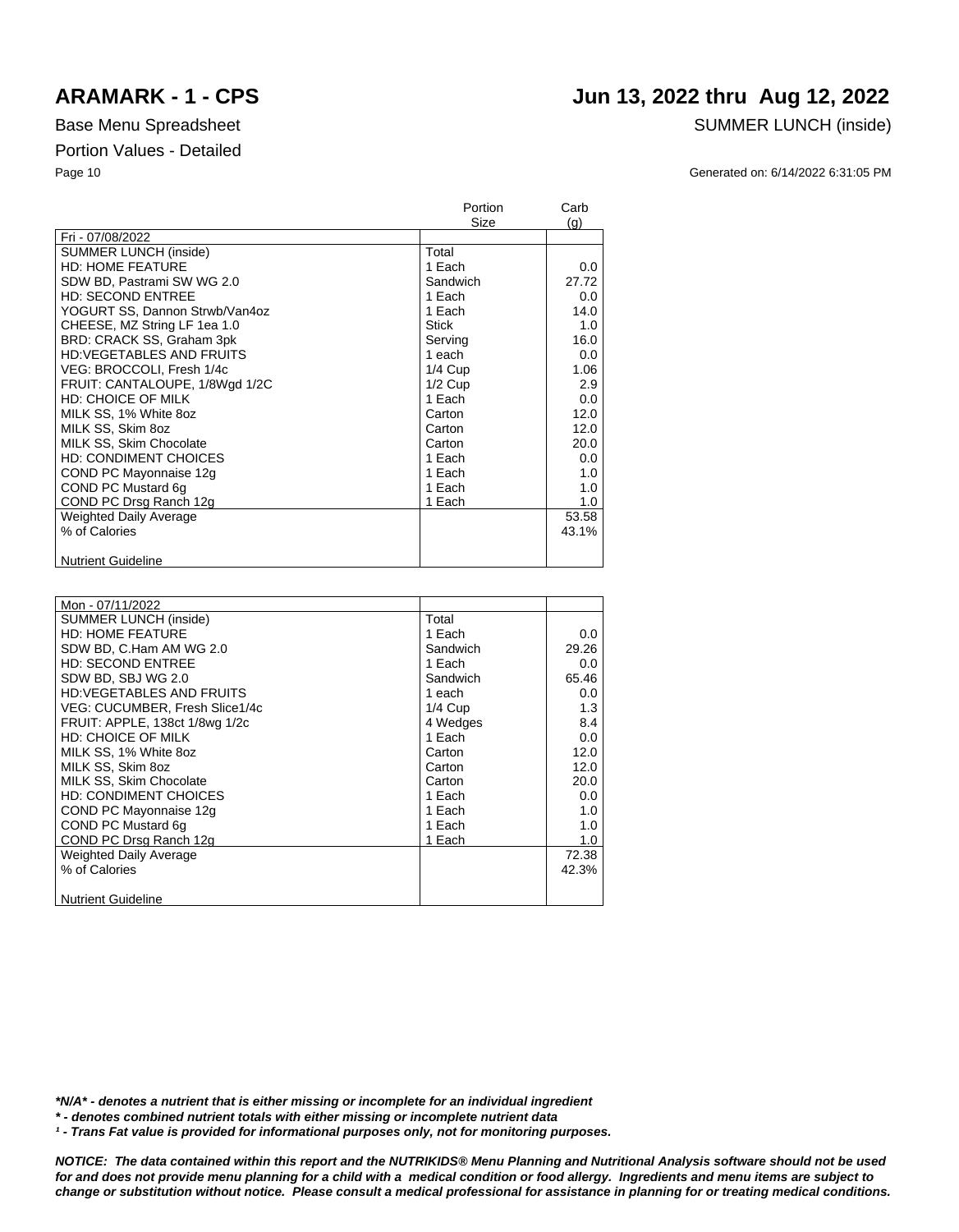### **ARAMARK - 1 - CPS Jun 13, 2022 thru Aug 12, 2022**

### Base Menu Spreadsheet SUMMER LUNCH (inside)

Page 11 Generated on: 6/14/2022 6:31:05 PM

|                                 | Portion   | Carb  |
|---------------------------------|-----------|-------|
|                                 | Size      | (q)   |
| Tue - 07/12/2022                |           |       |
| <b>SUMMER LUNCH (inside)</b>    | Total     |       |
| <b>HD: HOME FEATURE</b>         | 1 Each    | 0.0   |
| KIT: Fitbrd CH MZShrd Salam Mr  | 1 Each    | 17.66 |
| <b>HD: SECOND ENTREE</b>        | 1 Each    | 0.0   |
| KIT: Fitbrd CH MZ Shreds Mar    | 1 Each    | 17.16 |
| <b>HD:VEGETABLES AND FRUITS</b> | 1 each    | 0.0   |
| VEG: CARROTS, Fresh Baby 1/4c   | $1/4$ Cup | 2.92  |
| FRUIT: APPLE, Sicd IW 202       | 1 Each    | 7.0   |
| <b>HD: CHOICE OF MILK</b>       | 1 Each    | 0.0   |
| MILK SS, 1% White 8oz           | Carton    | 12.0  |
| MILK SS, Skim 8oz               | Carton    | 12.0  |
| MILK SS, Skim Chocolate         | Carton    | 20.0  |
| <b>HD: CONDIMENT CHOICES</b>    | 1 Each    | 0.0   |
| COND PC Drsg Ranch 12g          | 1 Each    | 1.0   |
| <b>Weighted Daily Average</b>   |           | 47.05 |
| % of Calories                   |           | 40.5% |
|                                 |           |       |
| <b>Nutrient Guideline</b>       |           |       |

| Wed - 07/13/2022                |                 |       |
|---------------------------------|-----------------|-------|
| <b>SUMMER LUNCH (inside)</b>    | Total           |       |
| <b>HD: HOME FEATURE</b>         | 1 Each          | 0.0   |
| WRAP 9", Tky AM WG 2.0          | 1 Each          | 30.5  |
| <b>HD: SECOND ENTREE</b>        | 1 Each          | 0.0   |
| WRAP 9", AM GarbnzoSalad2.25/2  | 1 Each          | 53.63 |
| <b>HD:VEGETABLES AND FRUITS</b> | 1 each          | 0.0   |
| VEG: Salad, ChppdRomCart 1/2c   | 4oz spdl        | 1.14  |
| FRUIT: BANANA (100-120ct) Whl   | Each(100-120ct) | 24.11 |
| <b>HD: CHOICE OF MILK</b>       | 1 Each          | 0.0   |
| MILK SS, 1% White 8oz           | Carton          | 12.0  |
| MILK SS, Skim 8oz               | Carton          | 12.0  |
| MILK SS, Skim Chocolate         | Carton          | 20.0  |
| <b>HD: CONDIMENT CHOICES</b>    | 1 Each          | 0.0   |
| COND PC Mayonnaise 12g          | 1 Each          | 1.0   |
| COND PC Mustard 6g              | 1 Each          | 1.0   |
| COND PC Drsg Ranch 12g          | 1 Each          | 1.0   |
| COND PC Drsg French 12g         | 1 Each          | 3.0   |
|                                 |                 |       |
| COND PC Drsg Italian 12g        | 1 Each          | 0.0   |
| <b>Weighted Daily Average</b>   |                 | 84.22 |
| % of Calories                   |                 | 49.9% |
|                                 |                 |       |
| <b>Nutrient Guideline</b>       |                 |       |

*\*N/A\* - denotes a nutrient that is either missing or incomplete for an individual ingredient*

*\* - denotes combined nutrient totals with either missing or incomplete nutrient data*

<sup>1</sup> - Trans Fat value is provided for informational purposes only, not for monitoring purposes.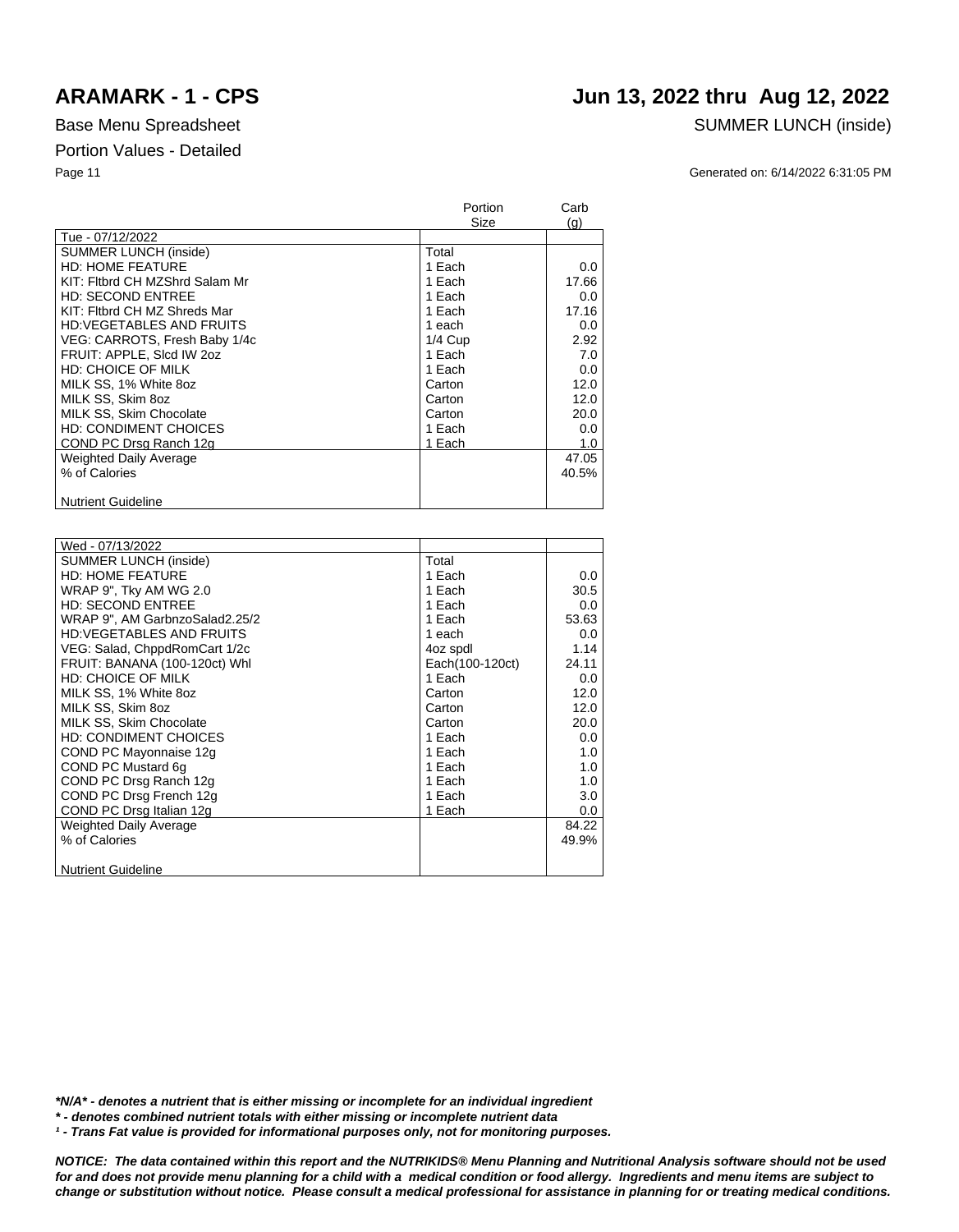## **ARAMARK - 1 - CPS Jun 13, 2022 thru Aug 12, 2022**

### Base Menu Spreadsheet SUMMER LUNCH (inside)

Page 12 Generated on: 6/14/2022 6:31:05 PM

|                                 | Portion   | Carb  |
|---------------------------------|-----------|-------|
|                                 | Size      | (q)   |
| Thu - 07/14/2022                |           |       |
| <b>SUMMER LUNCH (inside)</b>    | Total     |       |
| <b>HD: HOME FEATURE</b>         | 1 Each    | 0.0   |
| YOGURT SS, Dannon Strwb/Van4oz  | 1 Each    | 14.0  |
| CHEESE, MZ String LF 1ea 1.0    | Stick     | 1.0   |
| BRD: CRACK SS, Graham 3pk       | Serving   | 16.0  |
| <b>HD:VEGETABLES AND FRUITS</b> | 1 each    | 0.0   |
| VEG: SQUASH, Zucc Frsh Stk1/2c  | $1/2$ Cup | 2.08  |
| FRUIT: ORANGE 138ct 1/8wg 1/4c  | 4 Wedges  | 5.86  |
| <b>HD: CHOICE OF MILK</b>       | 1 Each    | 0.0   |
| MILK SS, 1% White 8oz           | Carton    | 12.0  |
| MILK SS. Skim 8oz               | Carton    | 12.0  |
| MILK SS, Skim Chocolate         | Carton    | 20.0  |
| <b>HD: CONDIMENT CHOICES</b>    | 1 Each    | 0.0   |
| COND PC Drsg Ranch 12g          | 1 Each    | 1.0   |
| Weighted Daily Average          |           | 58.59 |
| % of Calories                   |           | 57.2% |
|                                 |           |       |
| <b>Nutrient Guideline</b>       |           |       |

| Fri - 07/15/2022                |           |       |
|---------------------------------|-----------|-------|
| <b>SUMMER LUNCH (inside)</b>    | Total     |       |
| <b>HD: HOME FEATURE</b>         | 1 Each    | 0.0   |
| SUB AP, C.Ham TkySal TkyPas CH  | Sandwich  | 27.08 |
| <b>HD: SECOND ENTREE</b>        | 1 Each    | 0.0   |
| SUB AP, AM CH SW WG 2.0 NoVeg   | 1 Each    | 27.24 |
| <b>HD:VEGETABLES AND FRUITS</b> | 1 each    | 0.0   |
| VEG: BROCCOLI, Fresh 1/4c       | $1/4$ Cup | 1.06  |
| FRUIT: CANTALOUPE, 1/8Wgd 1/2C  | $1/2$ Cup | 2.9   |
| <b>HD: CHOICE OF MILK</b>       | 1 Each    | 0.0   |
| MILK SS, 1% White 8oz           | Carton    | 12.0  |
| MILK SS, Skim 8oz               | Carton    | 12.0  |
| MILK SS, Skim Chocolate         | Carton    | 20.0  |
| <b>HD: CONDIMENT CHOICES</b>    | 1 Each    | 0.0   |
| COND PC Mayonnaise 12g          | 1 Each    | 1.0   |
| COND PC Mustard 6q              | 1 Each    | 1.0   |
| COND PC Drsg Ranch 12g          | 1 Each    | 1.0   |
| <b>Weighted Daily Average</b>   |           | 51.84 |
| % of Calories                   |           | 39.1% |
|                                 |           |       |
| <b>Nutrient Guideline</b>       |           |       |
|                                 |           |       |

*\*N/A\* - denotes a nutrient that is either missing or incomplete for an individual ingredient*

*\* - denotes combined nutrient totals with either missing or incomplete nutrient data*

*¹ - Trans Fat value is provided for informational purposes only, not for monitoring purposes.*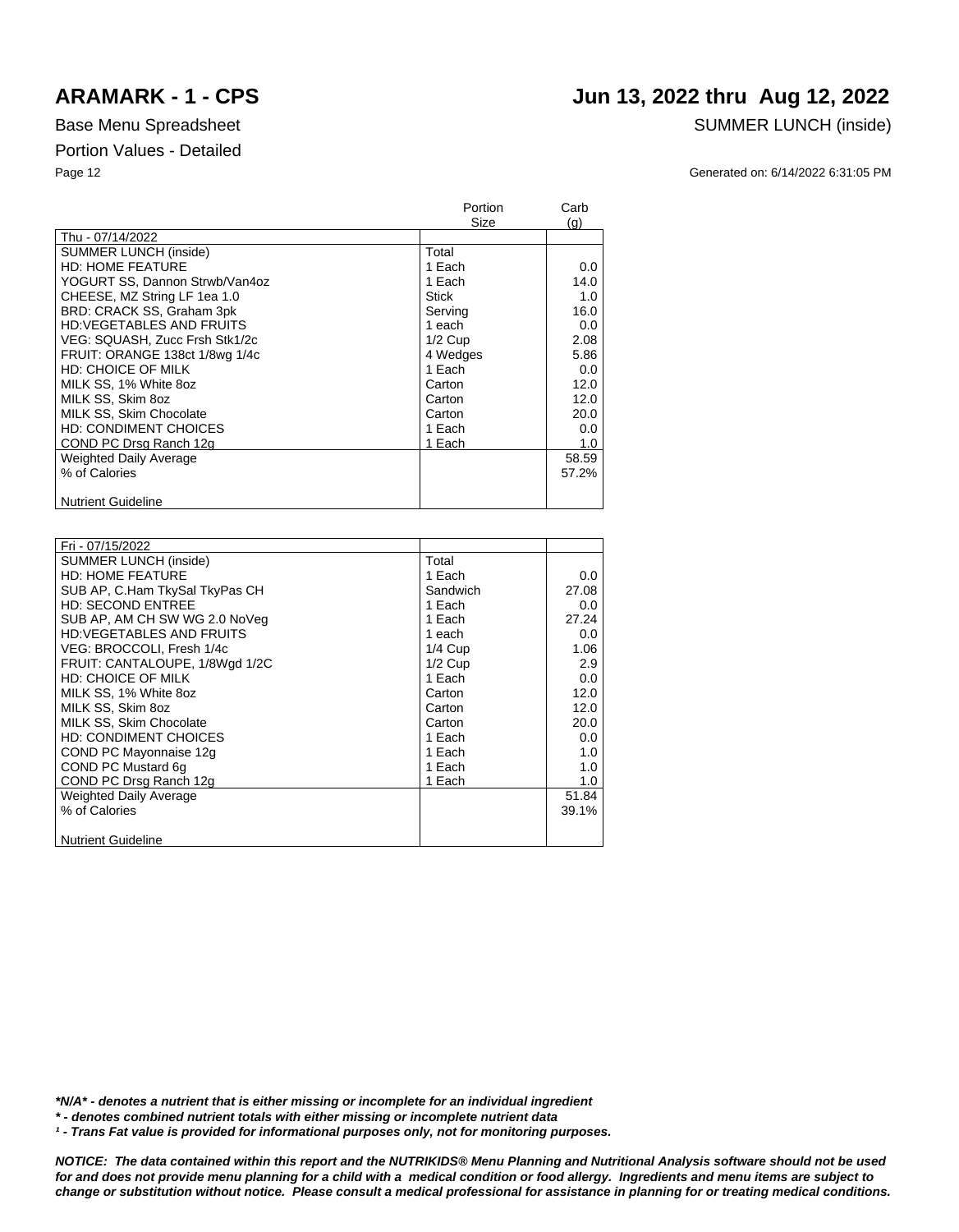## **ARAMARK - 1 - CPS Jun 13, 2022 thru Aug 12, 2022**

### Base Menu Spreadsheet SUMMER LUNCH (inside)

Page 13 Generated on: 6/14/2022 6:31:05 PM

|                                 | Portion   | Carb  |
|---------------------------------|-----------|-------|
|                                 | Size      | (g)   |
| Mon - 07/18/2022                |           |       |
| <b>SUMMER LUNCH (inside)</b>    | Total     |       |
| <b>HD: HOME FEATURE</b>         | 1 Each    | 0.0   |
| SDW BD, Tky AM WG 2.0           | Sandwich  | 27.22 |
| <b>HD: SECOND ENTREE</b>        | 1 Each    | 0.0   |
| SDW BD, SBJ WG 2.0              | Sandwich  | 65.46 |
| <b>HD:VEGETABLES AND FRUITS</b> | 1 each    | 0.0   |
| VEG: CUCUMBER, Fresh Slice1/4c  | $1/4$ Cup | 1.3   |
| FRUIT: APPLE, 138ct 1/8wg 1/2c  | 4 Wedges  | 8.4   |
| <b>HD: CHOICE OF MILK</b>       | 1 Each    | 0.0   |
| MILK SS, 1% White 8oz           | Carton    | 12.0  |
| MILK SS, Skim 8oz               | Carton    | 12.0  |
| MILK SS, Skim Chocolate         | Carton    | 20.0  |
| <b>HD: CONDIMENT CHOICES</b>    | 1 Each    | 0.0   |
| COND PC Mayonnaise 12g          | 1 Each    | 1.0   |
| COND PC Mustard 6q              | 1 Each    | 1.0   |
| COND PC Drsg Ranch 12g          | 1 Each    | 1.0   |
| <b>Weighted Daily Average</b>   |           | 71.06 |
| % of Calories                   |           | 42.1% |
|                                 |           |       |
| <b>Nutrient Guideline</b>       |           |       |

| Tue - 07/19/2022                |           |       |
|---------------------------------|-----------|-------|
| <b>SUMMER LUNCH (inside)</b>    | Total     |       |
| <b>HD: HOME FEATURE</b>         | 1 Each    | 0.0   |
| PASTA Salad, FRZ Veg 2/1        | Serving   | 46.57 |
| <b>HD:VEGETABLES AND FRUITS</b> | 1 each    | 0.0   |
| VEG: CARROTS, Fresh Baby 1/4c   | $1/4$ Cup | 2.92  |
| FRUIT: APPLE, Slcd IW 2oz       | 1 Each    | 7.0   |
| <b>HD: CHOICE OF MILK</b>       | 1 Each    | 0.0   |
| MILK SS, 1% White 8oz           | Carton    | 12.0  |
| MILK SS. Skim 8oz               | Carton    | 12.0  |
| MILK SS, Skim Chocolate         | Carton    | 20.0  |
| <b>HD: CONDIMENT CHOICES</b>    | 1 Each    | 0.0   |
| COND PC Drsg Ranch 12g          | 1 Each    | 1.0   |
| <b>Weighted Daily Average</b>   |           | 76.14 |
| % of Calories                   |           | 43.8% |
|                                 |           |       |
| <b>Nutrient Guideline</b>       |           |       |

*\*N/A\* - denotes a nutrient that is either missing or incomplete for an individual ingredient*

*\* - denotes combined nutrient totals with either missing or incomplete nutrient data*

*¹ - Trans Fat value is provided for informational purposes only, not for monitoring purposes.*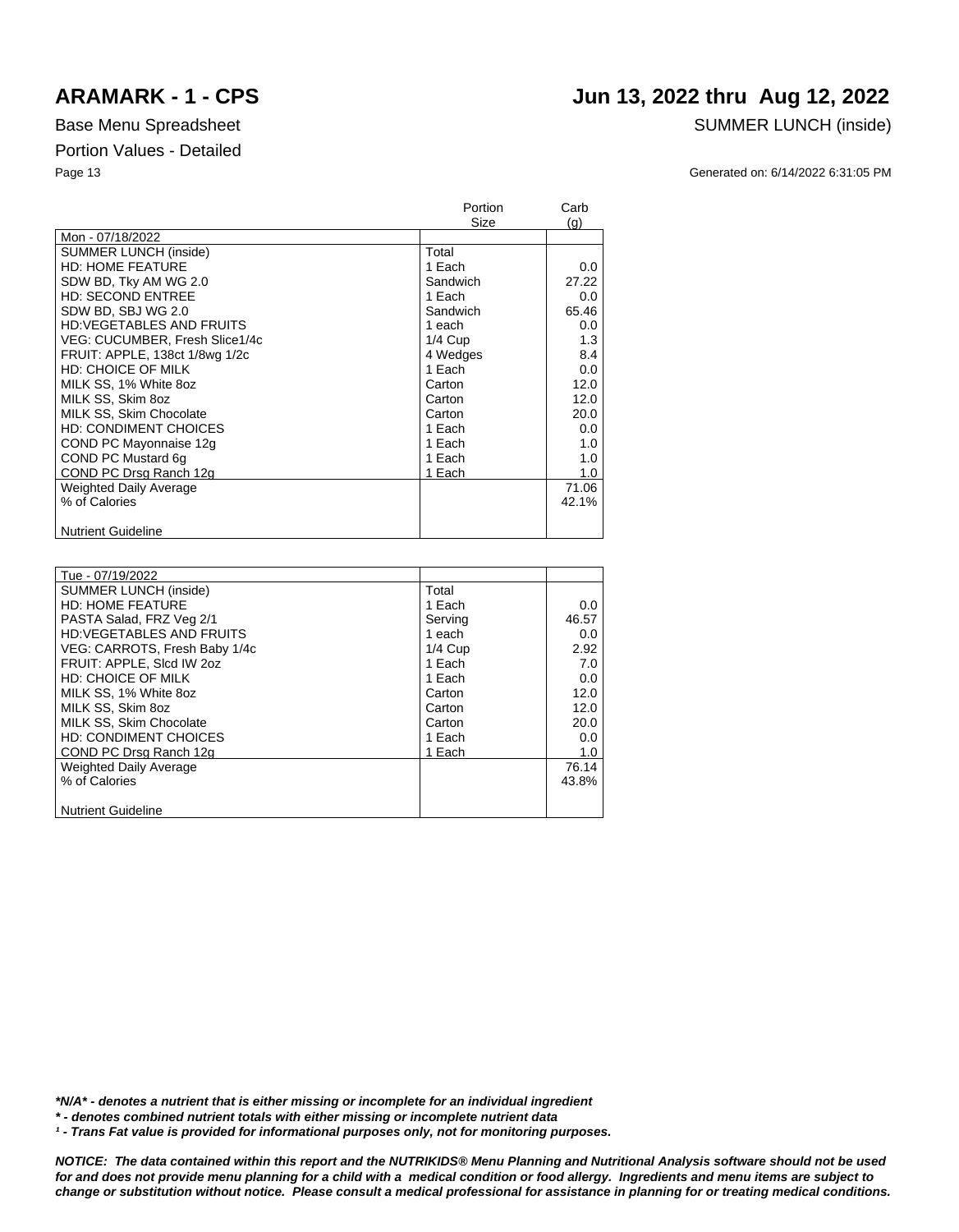## **ARAMARK - 1 - CPS Jun 13, 2022 thru Aug 12, 2022**

### Base Menu Spreadsheet SUMMER LUNCH (inside)

Page 14 Generated on: 6/14/2022 6:31:06 PM

|                                 | Portion         | Carb  |
|---------------------------------|-----------------|-------|
|                                 | Size            | (q)   |
| Wed - 07/20/2022                |                 |       |
| SUMMER LUNCH (inside)           | Total           |       |
| <b>HD: HOME FEATURE</b>         | 1 Each          | 0.0   |
| SUB AP. C.Ham AM WG 2.0         | Sandwich        | 28.77 |
| <b>HD: SECOND ENTREE</b>        | 1 Each          | 0.0   |
| SUB AP, AM CH SW WG 2.0 NoVeg   | 1 Each          | 27.24 |
| <b>HD:VEGETABLES AND FRUITS</b> | 1 each          | 0.0   |
| VEG: Salad, ChppdRomCart 1/2c   | 4oz spdl        | 1.14  |
| FRUIT: BANANA (100-120ct) Whl   | Each(100-120ct) | 24.11 |
| HD: CHOICE OF MILK              | 1 Each          | 0.0   |
| MILK SS, 1% White 8oz           | Carton          | 12.0  |
| MILK SS, Skim 8oz               | Carton          | 12.0  |
| MILK SS, Skim Chocolate         | Carton          | 20.0  |
| <b>HD: CONDIMENT CHOICES</b>    | 1 Each          | 0.0   |
| COND PC Mayonnaise 12g          | 1 Each          | 1.0   |
| COND PC Mustard 6g              | 1 Each          | 1.0   |
| COND PC Drsg Ranch 12g          | 1 Each          | 1.0   |
| COND PC Drsg French 12g         | 1 Each          | 3.0   |
| COND PC Drsg Italian 12g        | 1 Each          | 0.0   |
| Weighted Daily Average          |                 | 73.81 |
| % of Calories                   |                 | 46.8% |
|                                 |                 |       |
| <b>Nutrient Guideline</b>       |                 |       |

| Thu - 07/21/2022                |           |       |
|---------------------------------|-----------|-------|
| <b>SUMMER LUNCH (inside)</b>    | Total     |       |
| <b>HD: HOME FEATURE</b>         | 1 Each    | 0.0   |
| WRAP 9", SunButterHum Veg       | 1 Each    | 54.51 |
| <b>HD: SECOND ENTREE</b>        | 1 Each    | 0.0   |
| SUB AP, AM CH SW WG 2.0 NoVeg   | 1 Each    | 27.24 |
| <b>HD:VEGETABLES AND FRUITS</b> | 1 each    | 0.0   |
| VEG: SQUASH, Zucc Frsh Stk1/2c  | $1/2$ Cup | 2.08  |
| FRUIT: ORANGE 138ct 1/8wg 1/4c  | 4 Wedges  | 5.86  |
| <b>HD: CHOICE OF MILK</b>       | 1 Each    | 0.0   |
| MILK SS, 1% White 8oz           | Carton    | 12.0  |
| MILK SS. Skim 8oz               | Carton    | 12.0  |
| MILK SS, Skim Chocolate         | Carton    | 20.0  |
| <b>HD: CONDIMENT CHOICES</b>    | 1 Each    | 0.0   |
| COND PC Mayonnaise 12g          | 1 Each    | 1.0   |
| COND PC Mustard 6q              | 1 Each    | 1.0   |
| COND PC Drsg Ranch 12g          | 1 Each    | 1.0   |
| <b>Weighted Daily Average</b>   |           | 73.11 |
| % of Calories                   |           | 47.2% |
|                                 |           |       |
| <b>Nutrient Guideline</b>       |           |       |

*\*N/A\* - denotes a nutrient that is either missing or incomplete for an individual ingredient*

*\* - denotes combined nutrient totals with either missing or incomplete nutrient data*

*¹ - Trans Fat value is provided for informational purposes only, not for monitoring purposes.*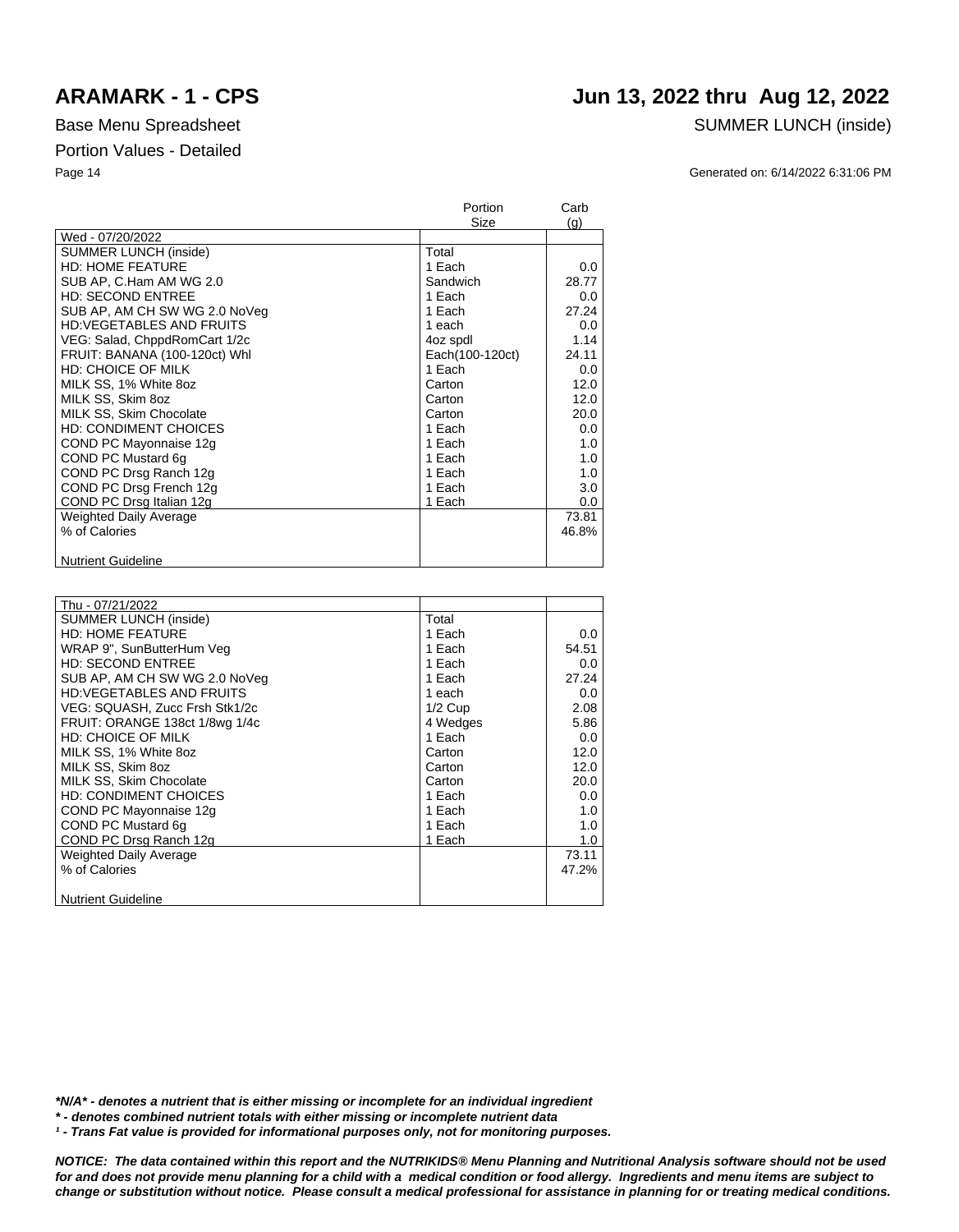## **ARAMARK - 1 - CPS Jun 13, 2022 thru Aug 12, 2022**

### Base Menu Spreadsheet SUMMER LUNCH (inside)

Page 15 Generated on: 6/14/2022 6:31:06 PM

|                                 | Portion      | Carb  |
|---------------------------------|--------------|-------|
|                                 | Size         | (q)   |
| Fri - 07/22/2022                |              |       |
| <b>SUMMER LUNCH (inside)</b>    | Total        |       |
| <b>HD: HOME FEATURE</b>         | 1 Each       | 0.0   |
| SDW BD, Pastrami SW WG 2.0      | Sandwich     | 27.72 |
| <b>HD: SECOND ENTREE</b>        | 1 Each       | 0.0   |
| YOGURT SS, Dannon Strwb/Van4oz  | 1 Each       | 14.0  |
| CHEESE, MZ String LF 1ea 1.0    | <b>Stick</b> | 1.0   |
| BRD: CRACK SS, Graham 3pk       | Serving      | 16.0  |
| <b>HD:VEGETABLES AND FRUITS</b> | 1 each       | 0.0   |
| VEG: BROCCOLI, Fresh 1/4c       | $1/4$ Cup    | 1.06  |
| FRUIT: CANTALOUPE, 1/8Wgd 1/2C  | $1/2$ Cup    | 2.9   |
| <b>HD: CHOICE OF MILK</b>       | 1 Each       | 0.0   |
| MILK SS, 1% White 8oz           | Carton       | 12.0  |
| MILK SS, Skim 8oz               | Carton       | 12.0  |
| MILK SS, Skim Chocolate         | Carton       | 20.0  |
| <b>HD: CONDIMENT CHOICES</b>    | 1 Each       | 0.0   |
| COND PC Mayonnaise 12g          | 1 Each       | 1.0   |
| COND PC Mustard 6g              | 1 Each       | 1.0   |
| COND PC Drsg Ranch 12g          | 1 Each       | 1.0   |
| Weighted Daily Average          |              | 53.58 |
| % of Calories                   |              | 43.1% |
|                                 |              |       |
| <b>Nutrient Guideline</b>       |              |       |

| Mon - 07/25/2022                |           |       |
|---------------------------------|-----------|-------|
| SUMMER LUNCH (inside)           | Total     |       |
| <b>HD: HOME FEATURE</b>         | 1 Each    | 0.0   |
| SDW BD, C.Ham AM WG 2.0         | Sandwich  | 29.26 |
| <b>HD: SECOND ENTREE</b>        | 1 Each    | 0.0   |
| SDW BD, SBJ WG 2.0              | Sandwich  | 65.46 |
| <b>HD:VEGETABLES AND FRUITS</b> | 1 each    | 0.0   |
| VEG: CUCUMBER, Fresh Slice1/4c  | $1/4$ Cup | 1.3   |
| FRUIT: APPLE, 138ct 1/8wg 1/2c  | 4 Wedges  | 8.4   |
| <b>HD: CHOICE OF MILK</b>       | 1 Each    | 0.0   |
| MILK SS, 1% White 8oz           | Carton    | 12.0  |
| MILK SS, Skim 8oz               | Carton    | 12.0  |
| MILK SS, Skim Chocolate         | Carton    | 20.0  |
| <b>HD: CONDIMENT CHOICES</b>    | 1 Each    | 0.0   |
| COND PC Mayonnaise 12g          | 1 Each    | 1.0   |
| COND PC Mustard 6q              | 1 Each    | 1.0   |
| COND PC Drsg Ranch 12g          | 1 Each    | 1.0   |
| Weighted Daily Average          |           | 72.38 |
| % of Calories                   |           | 42.3% |
|                                 |           |       |
| <b>Nutrient Guideline</b>       |           |       |

*\*N/A\* - denotes a nutrient that is either missing or incomplete for an individual ingredient*

*\* - denotes combined nutrient totals with either missing or incomplete nutrient data*

*¹ - Trans Fat value is provided for informational purposes only, not for monitoring purposes.*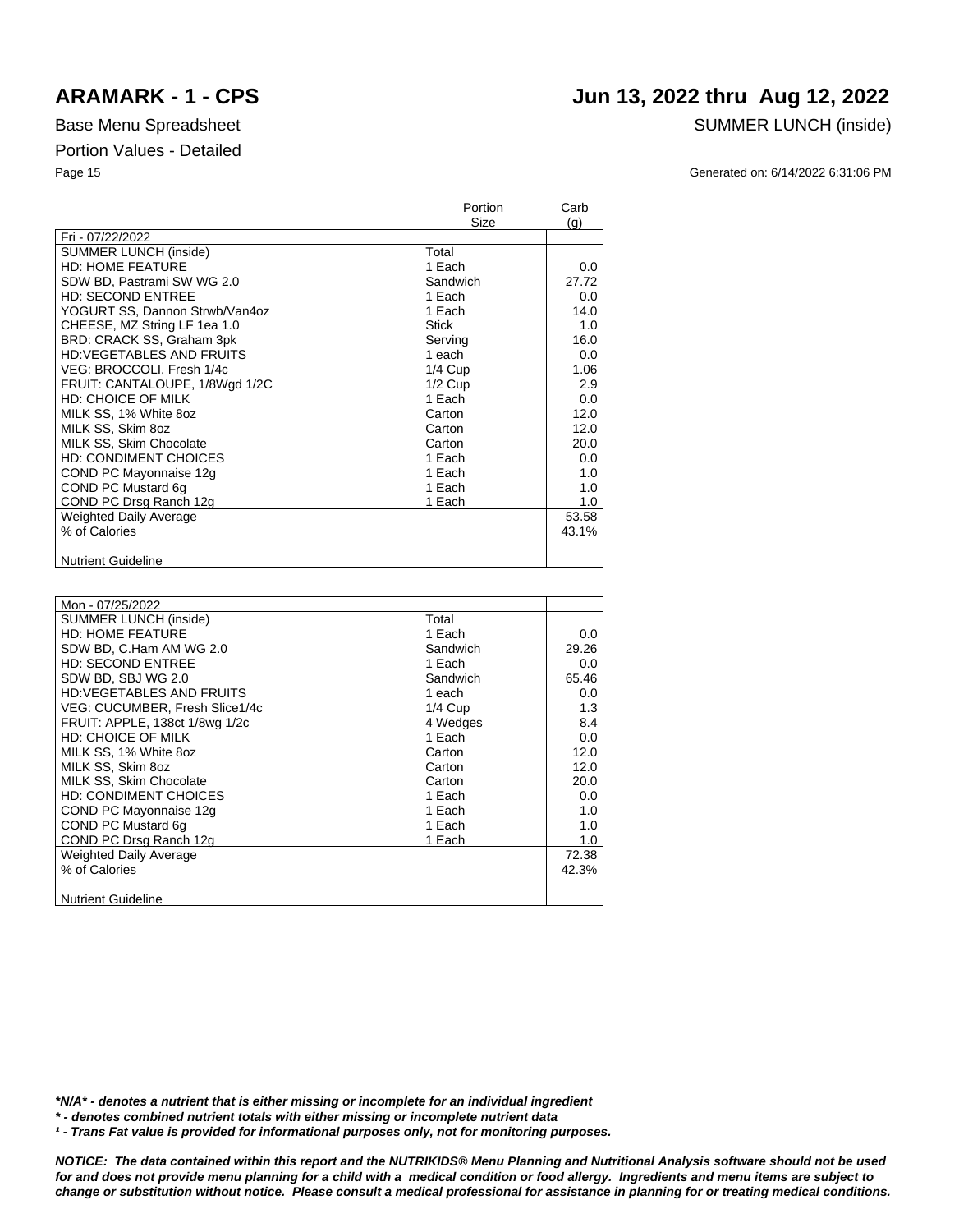Tue - 07/26/2022

# Page 16 Generated on: 6/14/2022 6:31:06 PM Portion Carb Size (g)

| <b>SUMMER LUNCH (inside)</b>    | Total     |       |
|---------------------------------|-----------|-------|
| <b>HD: HOME FEATURE</b>         | 1 Each    | 0.0   |
| KIT: Fitbrd CH MZShrd Salam Mr  | 1 Each    | 17.66 |
| <b>HD: SECOND ENTREE</b>        | 1 Each    | 0.0   |
| KIT: Fitbrd CH MZ Shreds Mar    | 1 Each    | 17.16 |
| <b>HD:VEGETABLES AND FRUITS</b> | 1 each    | 0.0   |
| VEG: CARROTS, Fresh Baby 1/4c   | $1/4$ Cup | 2.92  |
| FRUIT: APPLE, Slcd IW 2oz       | 1 Each    | 7.0   |
| <b>HD: CHOICE OF MILK</b>       | 1 Each    | 0.0   |
| MILK SS, 1% White 8oz           | Carton    | 12.0  |
| MILK SS, Skim 8oz               | Carton    | 12.0  |
| MILK SS, Skim Chocolate         | Carton    | 20.0  |
| <b>HD: CONDIMENT CHOICES</b>    | 1 Each    | 0.0   |
| COND PC Drsg Ranch 12g          | 1 Each    | 1.0   |
| Weighted Daily Average          |           | 47.05 |
| % of Calories                   |           | 40.5% |
|                                 |           |       |
| <b>Nutrient Guideline</b>       |           |       |

| Wed - 07/27/2022                |                 |       |
|---------------------------------|-----------------|-------|
| <b>SUMMER LUNCH (inside)</b>    | Total           |       |
| <b>HD: HOME FEATURE</b>         | 1 Each          | 0.0   |
| WRAP 9", Tky AM WG 2.0          | 1 Each          | 30.5  |
| <b>HD: SECOND ENTREE</b>        | 1 Each          | 0.0   |
|                                 |                 |       |
| WRAP 9", AM GarbnzoSalad2.25/2  | 1 Each          | 53.63 |
| <b>HD:VEGETABLES AND FRUITS</b> | 1 each          | 0.0   |
| VEG: Salad, ChppdRomCart 1/2c   | 4oz spdl        | 1.14  |
| FRUIT: BANANA (100-120ct) Whl   | Each(100-120ct) | 24.11 |
| <b>HD: CHOICE OF MILK</b>       | 1 Each          | 0.0   |
| MILK SS, 1% White 8oz           | Carton          | 12.0  |
| MILK SS, Skim 8oz               | Carton          | 12.0  |
| MILK SS, Skim Chocolate         | Carton          | 20.0  |
| <b>HD: CONDIMENT CHOICES</b>    | 1 Each          | 0.0   |
| COND PC Mayonnaise 12g          | 1 Each          | 1.0   |
| COND PC Mustard 6g              | 1 Each          | 1.0   |
| COND PC Drsg Ranch 12g          | 1 Each          | 1.0   |
| COND PC Drsg French 12g         | 1 Each          | 3.0   |
| COND PC Drsg Italian 12g        | 1 Each          | 0.0   |
| <b>Weighted Daily Average</b>   |                 | 84.22 |
| % of Calories                   |                 | 49.9% |
|                                 |                 |       |
| <b>Nutrient Guideline</b>       |                 |       |

*\*N/A\* - denotes a nutrient that is either missing or incomplete for an individual ingredient*

*\* - denotes combined nutrient totals with either missing or incomplete nutrient data*

*¹ - Trans Fat value is provided for informational purposes only, not for monitoring purposes.*

*NOTICE: The data contained within this report and the NUTRIKIDS® Menu Planning and Nutritional Analysis software should not be used for and does not provide menu planning for a child with a medical condition or food allergy. Ingredients and menu items are subject to change or substitution without notice. Please consult a medical professional for assistance in planning for or treating medical conditions.*

## **ARAMARK - 1 - CPS Jun 13, 2022 thru Aug 12, 2022**

Base Menu Spreadsheet SUMMER LUNCH (inside)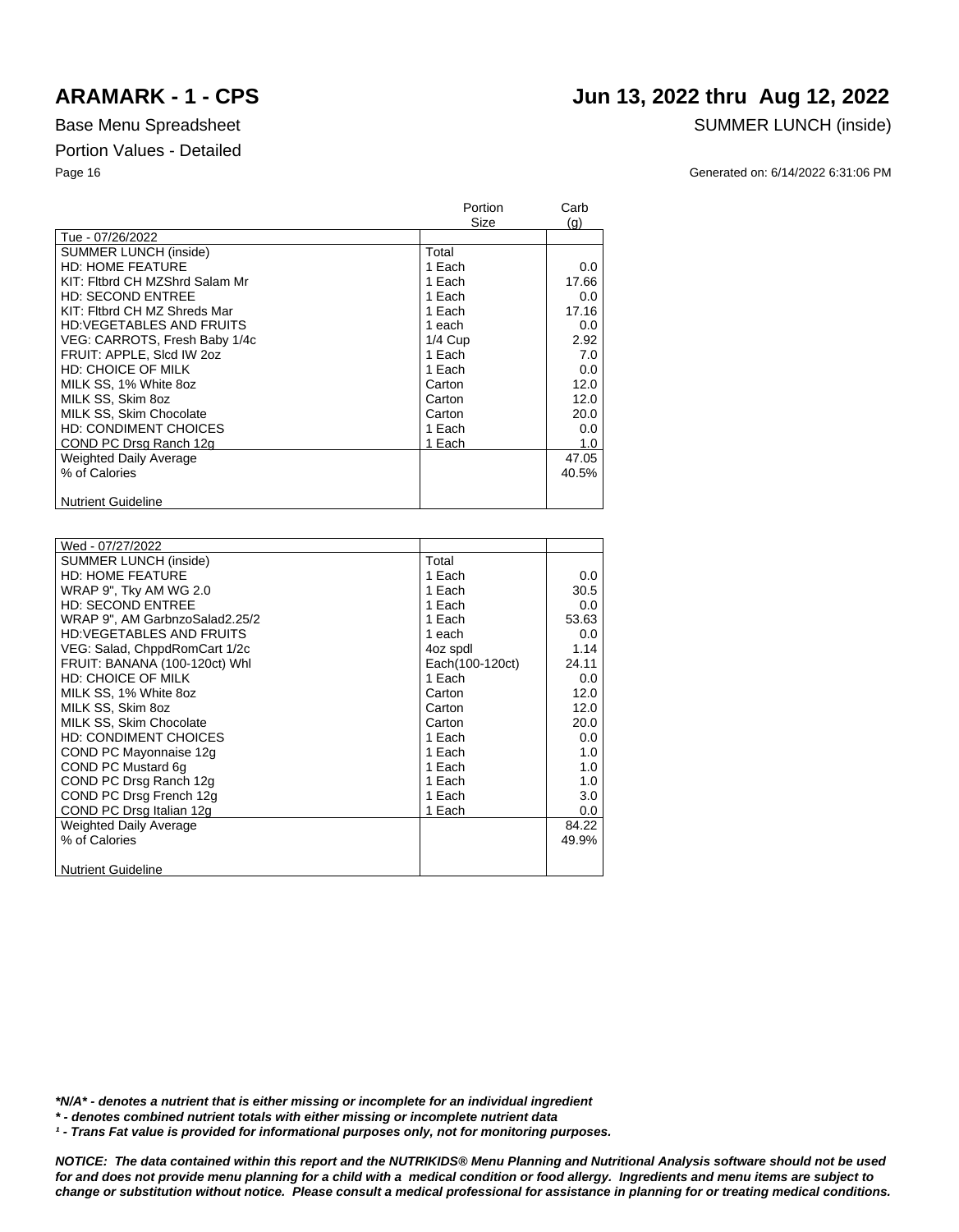## **ARAMARK - 1 - CPS Jun 13, 2022 thru Aug 12, 2022**

### Base Menu Spreadsheet SUMMER LUNCH (inside)

Page 17 Generated on: 6/14/2022 6:31:06 PM

|                                 | Portion   | Carb  |
|---------------------------------|-----------|-------|
|                                 | Size      | (q)   |
| Thu - 07/28/2022                |           |       |
| <b>SUMMER LUNCH (inside)</b>    | Total     |       |
| <b>HD: HOME FEATURE</b>         | 1 Each    | 0.0   |
| YOGURT SS, Dannon Strwb/Van4oz  | 1 Each    | 14.0  |
| CHEESE, MZ String LF 1ea 1.0    | Stick     | 1.0   |
| BRD: CRACK SS, Graham 3pk       | Serving   | 16.0  |
| <b>HD:VEGETABLES AND FRUITS</b> | 1 each    | 0.0   |
| VEG: SQUASH, Zucc Frsh Stk1/2c  | $1/2$ Cup | 2.08  |
| FRUIT: ORANGE 138ct 1/8wg 1/4c  | 4 Wedges  | 5.86  |
| <b>HD: CHOICE OF MILK</b>       | 1 Each    | 0.0   |
| MILK SS, 1% White 8oz           | Carton    | 12.0  |
| MILK SS. Skim 8oz               | Carton    | 12.0  |
| MILK SS, Skim Chocolate         | Carton    | 20.0  |
| <b>HD: CONDIMENT CHOICES</b>    | 1 Each    | 0.0   |
| COND PC Drsg Ranch 12g          | 1 Each    | 1.0   |
| Weighted Daily Average          |           | 58.59 |
| % of Calories                   |           | 57.2% |
|                                 |           |       |
| <b>Nutrient Guideline</b>       |           |       |

| Fri - 07/29/2022                |           |       |
|---------------------------------|-----------|-------|
| <b>SUMMER LUNCH (inside)</b>    | Total     |       |
| <b>HD: HOME FEATURE</b>         | 1 Each    | 0.0   |
| SUB AP, C.Ham TkySal TkyPas CH  | Sandwich  | 27.08 |
| <b>HD: SECOND ENTREE</b>        | 1 Each    | 0.0   |
| SUB AP, AM CH SW WG 2.0 NoVeg   | 1 Each    | 27.24 |
| <b>HD:VEGETABLES AND FRUITS</b> | 1 each    | 0.0   |
| VEG: BROCCOLI, Fresh 1/4c       | $1/4$ Cup | 1.06  |
| FRUIT: CANTALOUPE, 1/8Wgd 1/2C  | $1/2$ Cup | 2.9   |
| <b>HD: CHOICE OF MILK</b>       | 1 Each    | 0.0   |
| MILK SS, 1% White 8oz           | Carton    | 12.0  |
| MILK SS, Skim 8oz               | Carton    | 12.0  |
| MILK SS, Skim Chocolate         | Carton    | 20.0  |
| <b>HD: CONDIMENT CHOICES</b>    | 1 Each    | 0.0   |
| COND PC Mayonnaise 12g          | 1 Each    | 1.0   |
| COND PC Mustard 6q              | 1 Each    | 1.0   |
| COND PC Drsg Ranch 12g          | 1 Each    | 1.0   |
| <b>Weighted Daily Average</b>   |           | 51.84 |
| % of Calories                   |           | 39.1% |
|                                 |           |       |
| <b>Nutrient Guideline</b>       |           |       |
|                                 |           |       |

*\*N/A\* - denotes a nutrient that is either missing or incomplete for an individual ingredient*

*\* - denotes combined nutrient totals with either missing or incomplete nutrient data*

*¹ - Trans Fat value is provided for informational purposes only, not for monitoring purposes.*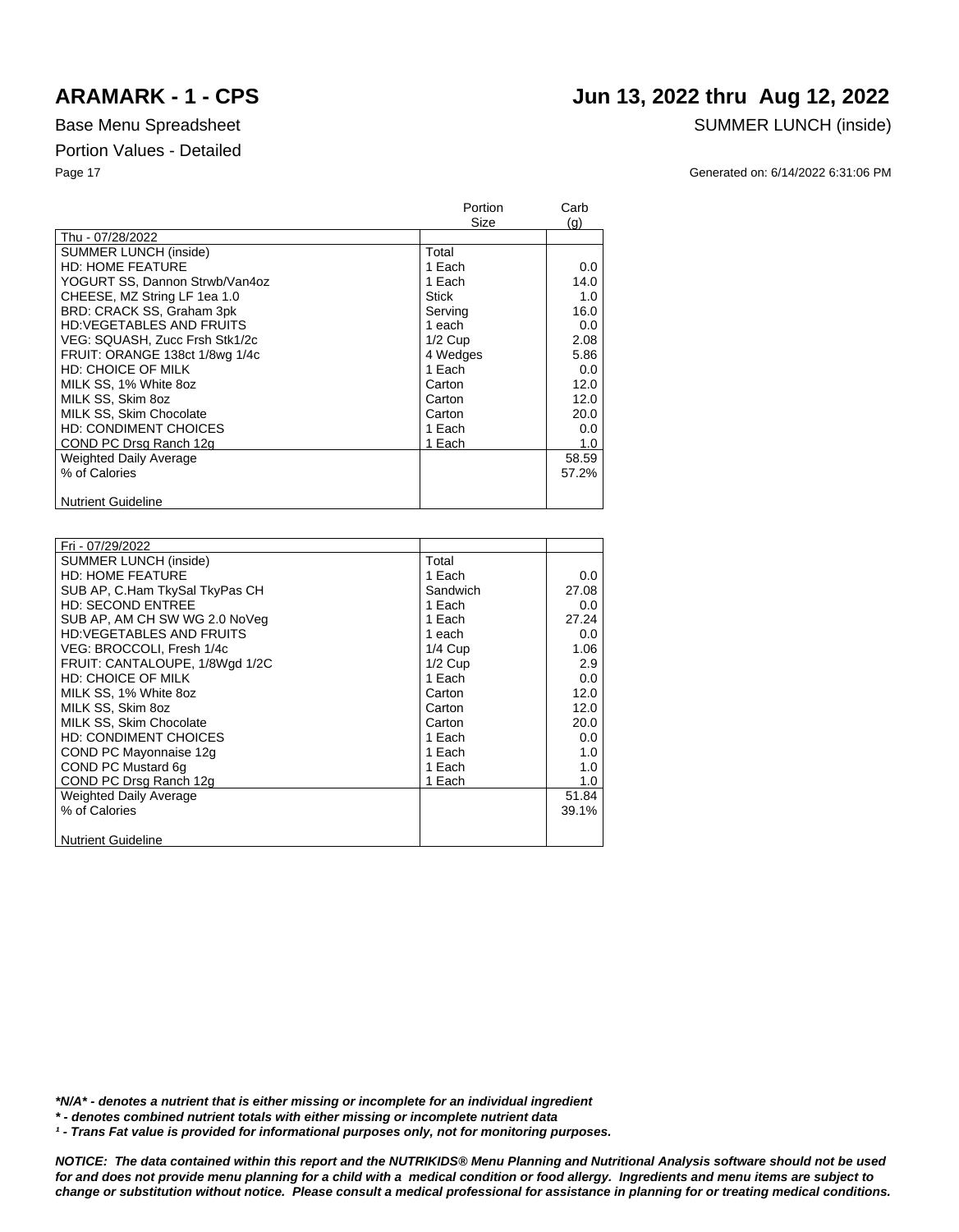## **ARAMARK - 1 - CPS Jun 13, 2022 thru Aug 12, 2022**

### Base Menu Spreadsheet SUMMER LUNCH (inside)

Page 18 Generated on: 6/14/2022 6:31:06 PM

|                                 | Portion   | Carb  |
|---------------------------------|-----------|-------|
|                                 | Size      | (g)   |
| Mon - 08/01/2022                |           |       |
| <b>SUMMER LUNCH (inside)</b>    | Total     |       |
| <b>HD: HOME FEATURE</b>         | 1 Each    | 0.0   |
| SDW BD, Tky AM WG 2.0           | Sandwich  | 27.22 |
| <b>HD: SECOND ENTREE</b>        | 1 Each    | 0.0   |
| SDW BD, SBJ WG 2.0              | Sandwich  | 65.46 |
| <b>HD:VEGETABLES AND FRUITS</b> | 1 each    | 0.0   |
| VEG: CUCUMBER, Fresh Slice1/4c  | $1/4$ Cup | 1.3   |
| FRUIT: APPLE, 138ct 1/8wg 1/2c  | 4 Wedges  | 8.4   |
| <b>HD: CHOICE OF MILK</b>       | 1 Each    | 0.0   |
| MILK SS, 1% White 8oz           | Carton    | 12.0  |
| MILK SS, Skim 8oz               | Carton    | 12.0  |
| MILK SS, Skim Chocolate         | Carton    | 20.0  |
| <b>HD: CONDIMENT CHOICES</b>    | 1 Each    | 0.0   |
| COND PC Mayonnaise 12g          | 1 Each    | 1.0   |
| COND PC Mustard 6q              | 1 Each    | 1.0   |
| COND PC Drsg Ranch 12g          | 1 Each    | 1.0   |
| <b>Weighted Daily Average</b>   |           | 71.06 |
| % of Calories                   |           | 42.1% |
|                                 |           |       |
| <b>Nutrient Guideline</b>       |           |       |

| Tue - 08/02/2022                |           |       |
|---------------------------------|-----------|-------|
| <b>SUMMER LUNCH (inside)</b>    | Total     |       |
| <b>HD: HOME FEATURE</b>         | 1 Each    | 0.0   |
| PASTA Salad, FRZ Veg 2/1        | Serving   | 46.57 |
| <b>HD:VEGETABLES AND FRUITS</b> | 1 each    | 0.0   |
| VEG: CARROTS, Fresh Baby 1/4c   | $1/4$ Cup | 2.92  |
| FRUIT: APPLE, SIcd IW 202       | 1 Each    | 7.0   |
| <b>HD: CHOICE OF MILK</b>       | 1 Each    | 0.0   |
| MILK SS, 1% White 8oz           | Carton    | 12.0  |
| MILK SS. Skim 8oz               | Carton    | 12.0  |
| MILK SS, Skim Chocolate         | Carton    | 20.0  |
| <b>HD: CONDIMENT CHOICES</b>    | 1 Each    | 0.0   |
| COND PC Drsg Ranch 12g          | 1 Each    | 1.0   |
| <b>Weighted Daily Average</b>   |           | 76.14 |
| % of Calories                   |           | 43.8% |
|                                 |           |       |
| <b>Nutrient Guideline</b>       |           |       |

*\*N/A\* - denotes a nutrient that is either missing or incomplete for an individual ingredient*

*\* - denotes combined nutrient totals with either missing or incomplete nutrient data*

*¹ - Trans Fat value is provided for informational purposes only, not for monitoring purposes.*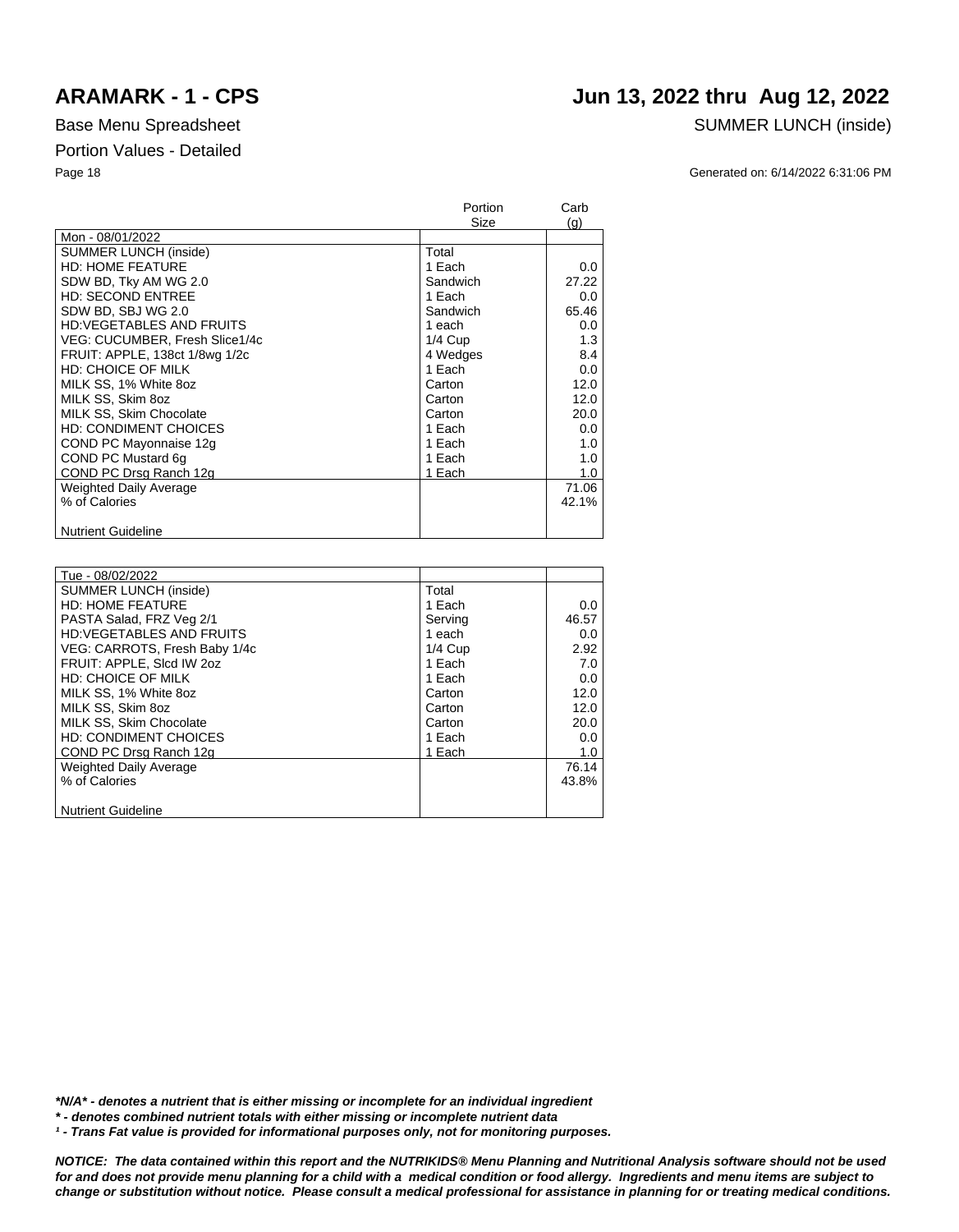## **ARAMARK - 1 - CPS Jun 13, 2022 thru Aug 12, 2022**

### Base Menu Spreadsheet SUMMER LUNCH (inside)

Page 19 Generated on: 6/14/2022 6:31:06 PM

|                                 | Portion         | Carb  |
|---------------------------------|-----------------|-------|
|                                 | Size            | (g)   |
| Wed - 08/03/2022                |                 |       |
| <b>SUMMER LUNCH (inside)</b>    | Total           |       |
| <b>HD: HOME FEATURE</b>         | 1 Each          | 0.0   |
| SUB AP, C.Ham AM WG 2.0         | Sandwich        | 28.77 |
| <b>HD: SECOND ENTREE</b>        | 1 Each          | 0.0   |
| SUB AP, AM CH SW WG 2.0 NoVeg   | 1 Each          | 27.24 |
| <b>HD:VEGETABLES AND FRUITS</b> | 1 each          | 0.0   |
| VEG: Salad, ChppdRomCart 1/2c   | 4oz spdl        | 1.14  |
| FRUIT: BANANA (100-120ct) Whl   | Each(100-120ct) | 24.11 |
| HD: CHOICE OF MILK              | 1 Each          | 0.0   |
| MILK SS, 1% White 8oz           | Carton          | 12.0  |
| MILK SS, Skim 8oz               | Carton          | 12.0  |
| MILK SS, Skim Chocolate         | Carton          | 20.0  |
| <b>HD: CONDIMENT CHOICES</b>    | 1 Each          | 0.0   |
| COND PC Mayonnaise 12g          | 1 Each          | 1.0   |
| COND PC Mustard 6g              | 1 Each          | 1.0   |
| COND PC Drsg Ranch 12g          | 1 Each          | 1.0   |
| COND PC Drsg French 12g         | 1 Each          | 3.0   |
| COND PC Drsg Italian 12g        | 1 Each          | 0.0   |
| <b>Weighted Daily Average</b>   |                 | 73.81 |
| % of Calories                   |                 | 46.8% |
|                                 |                 |       |
| <b>Nutrient Guideline</b>       |                 |       |

| Thu - 08/04/2022                |           |       |
|---------------------------------|-----------|-------|
| SUMMER LUNCH (inside)           | Total     |       |
| <b>HD: HOME FEATURE</b>         | 1 Each    | 0.0   |
| WRAP 9", SunButterHum Veg       | 1 Each    | 54.51 |
| <b>HD: SECOND ENTREE</b>        | 1 Each    | 0.0   |
| SUB AP, AM CH SW WG 2.0 NoVeg   | 1 Each    | 27.24 |
| <b>HD:VEGETABLES AND FRUITS</b> | 1 each    | 0.0   |
| VEG: SQUASH, Zucc Frsh Stk1/2c  | $1/2$ Cup | 2.08  |
| FRUIT: ORANGE 138ct 1/8wg 1/4c  | 4 Wedges  | 5.86  |
| HD: CHOICE OF MILK              | 1 Each    | 0.0   |
| MILK SS, 1% White 8oz           | Carton    | 12.0  |
| MILK SS. Skim 8oz               | Carton    | 12.0  |
| MILK SS, Skim Chocolate         | Carton    | 20.0  |
| HD: CONDIMENT CHOICES           | 1 Each    | 0.0   |
| COND PC Mayonnaise 12g          | 1 Each    | 1.0   |
| COND PC Mustard 6q              | 1 Each    | 1.0   |
| COND PC Drsg Ranch 12g          | 1 Each    | 1.0   |
| Weighted Daily Average          |           | 73.11 |
| % of Calories                   |           | 47.2% |
|                                 |           |       |
| <b>Nutrient Guideline</b>       |           |       |

*\*N/A\* - denotes a nutrient that is either missing or incomplete for an individual ingredient*

*\* - denotes combined nutrient totals with either missing or incomplete nutrient data*

*¹ - Trans Fat value is provided for informational purposes only, not for monitoring purposes.*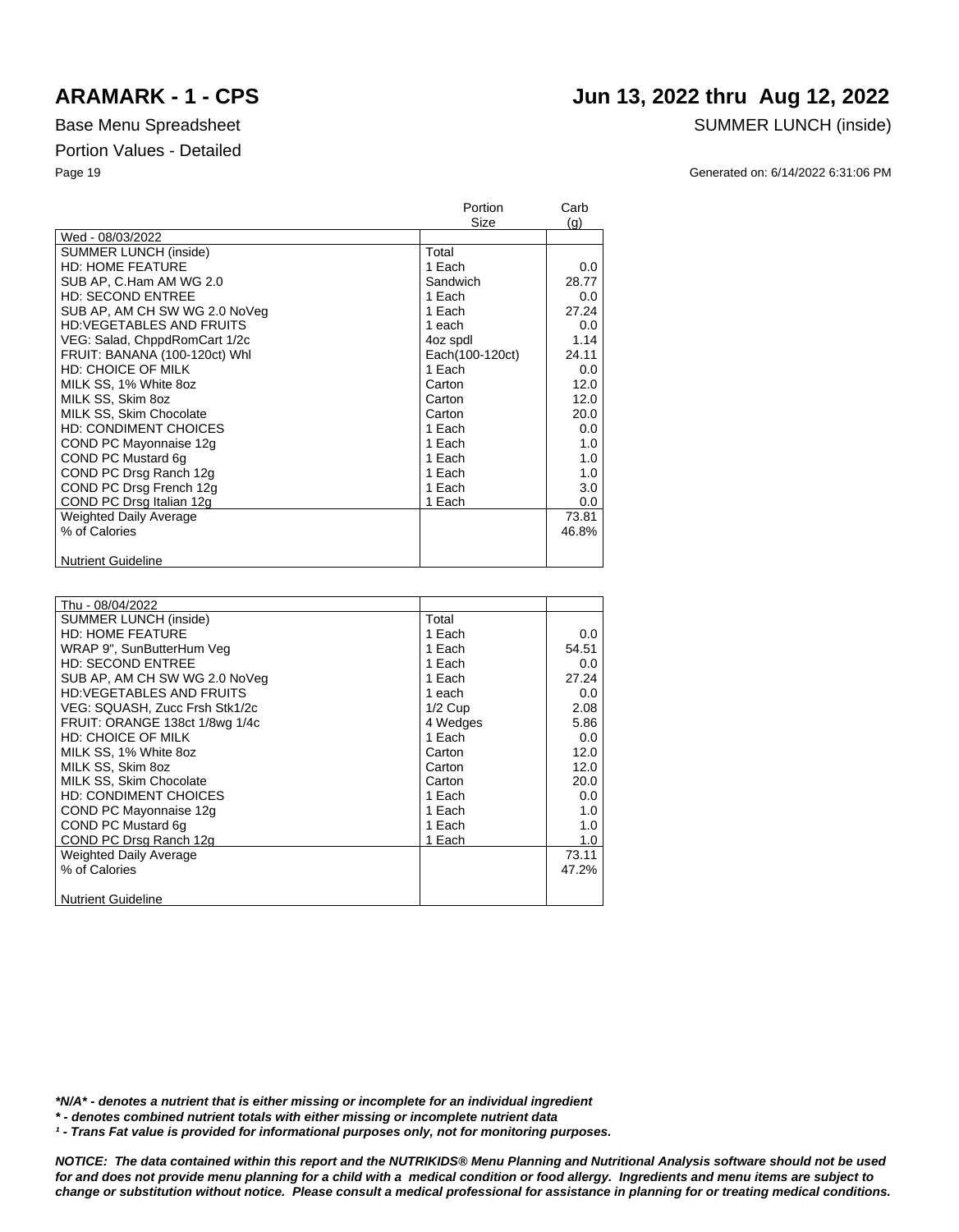### **ARAMARK - 1 - CPS Jun 13, 2022 thru Aug 12, 2022**

### Base Menu Spreadsheet SUMMER LUNCH (inside)

Page 20 Generated on: 6/14/2022 6:31:06 PM

|                                 | Portion   | Carb  |
|---------------------------------|-----------|-------|
|                                 | Size      | (q)   |
| Fri - 08/05/2022                |           |       |
| <b>SUMMER LUNCH (inside)</b>    | Total     |       |
| <b>HD: HOME FEATURE</b>         | 1 Each    | 0.0   |
| SDW BD, Pastrami SW WG 2.0      | Sandwich  | 27.72 |
| <b>HD: SECOND ENTREE</b>        | 1 Each    | 0.0   |
| YOGURT SS, Dannon Strwb/Van4oz  | 1 Each    | 14.0  |
| CHEESE, MZ String LF 1ea 1.0    | Stick     | 1.0   |
| BRD: CRACK SS, Graham 3pk       | Serving   | 16.0  |
| <b>HD:VEGETABLES AND FRUITS</b> | 1 each    | 0.0   |
| VEG: BROCCOLI, Fresh 1/4c       | $1/4$ Cup | 1.06  |
| FRUIT: CANTALOUPE, 1/8Wgd 1/2C  | $1/2$ Cup | 2.9   |
| <b>HD: CHOICE OF MILK</b>       | 1 Each    | 0.0   |
| MILK SS, 1% White 8oz           | Carton    | 12.0  |
| MILK SS, Skim 8oz               | Carton    | 12.0  |
| MILK SS, Skim Chocolate         | Carton    | 20.0  |
| <b>HD: CONDIMENT CHOICES</b>    | 1 Each    | 0.0   |
| COND PC Mayonnaise 12g          | 1 Each    | 1.0   |
| COND PC Mustard 6g              | 1 Each    | 1.0   |
| COND PC Drsg Ranch 12g          | 1 Each    | 1.0   |
| <b>Weighted Daily Average</b>   |           | 53.58 |
| % of Calories                   |           | 43.1% |
|                                 |           |       |
| <b>Nutrient Guideline</b>       |           |       |

| Mon - 08/08/2022                |           |       |
|---------------------------------|-----------|-------|
| <b>SUMMER LUNCH (inside)</b>    | Total     |       |
| <b>HD: HOME FEATURE</b>         | 1 Each    | 0.0   |
| SDW BD, C.Ham AM WG 2.0         | Sandwich  | 29.26 |
| <b>HD: SECOND ENTREE</b>        | 1 Each    | 0.0   |
| SDW BD, SBJ WG 2.0              | Sandwich  | 65.46 |
| <b>HD:VEGETABLES AND FRUITS</b> | 1 each    | 0.0   |
| VEG: CUCUMBER, Fresh Slice1/4c  | $1/4$ Cup | 1.3   |
| FRUIT: APPLE, 138ct 1/8wg 1/2c  | 4 Wedges  | 8.4   |
| <b>HD: CHOICE OF MILK</b>       | 1 Each    | 0.0   |
| MILK SS, 1% White 8oz           | Carton    | 12.0  |
| MILK SS. Skim 8oz               | Carton    | 12.0  |
| MILK SS. Skim Chocolate         | Carton    | 20.0  |
| <b>HD: CONDIMENT CHOICES</b>    | 1 Each    | 0.0   |
| COND PC Mayonnaise 12g          | 1 Each    | 1.0   |
| COND PC Mustard 6q              | 1 Each    | 1.0   |
| COND PC Drsg Ranch 12g          | 1 Each    | 1.0   |
| Weighted Daily Average          |           | 72.38 |
| % of Calories                   |           | 42.3% |
|                                 |           |       |
| <b>Nutrient Guideline</b>       |           |       |

*\*N/A\* - denotes a nutrient that is either missing or incomplete for an individual ingredient*

*\* - denotes combined nutrient totals with either missing or incomplete nutrient data*

*¹ - Trans Fat value is provided for informational purposes only, not for monitoring purposes.*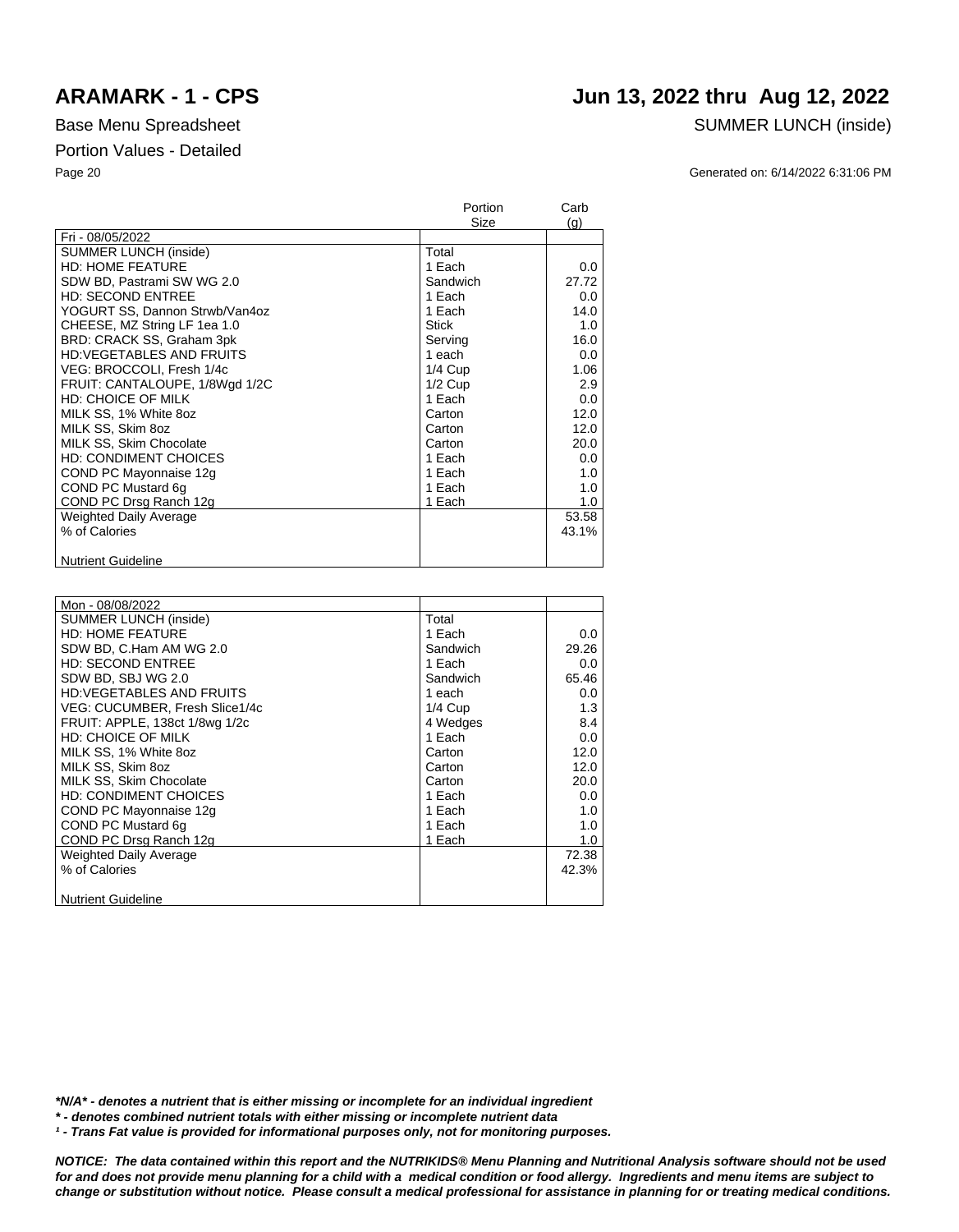### Base Menu Spreadsheet SUMMER LUNCH (inside)

### Portion Values - Detailed

Nutrient Guideline

|                                 | Portion<br>Size | Carb<br>(g) |
|---------------------------------|-----------------|-------------|
| Tue - 08/09/2022                |                 |             |
| <b>SUMMER LUNCH (inside)</b>    | Total           |             |
| <b>HD: HOME FEATURE</b>         | 1 Each          | 0.0         |
| KIT: Fitbrd CH MZShrd Salam Mr  | 1 Each          | 17.66       |
| <b>HD: SECOND ENTREE</b>        | 1 Each          | 0.0         |
| KIT: Fitbrd CH MZ Shreds Mar    | 1 Each          | 17.16       |
| <b>HD:VEGETABLES AND FRUITS</b> | 1 each          | 0.0         |
| VEG: CARROTS, Fresh Baby 1/4c   | $1/4$ Cup       | 2.92        |
| FRUIT: APPLE, Slcd IW 2oz       | 1 Each          | 7.0         |
| HD: CHOICE OF MILK              | 1 Each          | 0.0         |
| MILK SS, 1% White 8oz           | Carton          | 12.0        |
| MILK SS, Skim 8oz               | Carton          | 12.0        |
| MILK SS, Skim Chocolate         | Carton          | 20.0        |
| <b>HD: CONDIMENT CHOICES</b>    | 1 Each          | 0.0         |
| COND PC Drsg Ranch 12g          | 1 Each          | 1.0         |
| <b>Weighted Daily Average</b>   |                 | 47.05       |
| % of Calories                   |                 | 40.5%       |

| Wed - 08/10/2022                |                 |       |
|---------------------------------|-----------------|-------|
| <b>SUMMER LUNCH (inside)</b>    | Total           |       |
| <b>HD: HOME FEATURE</b>         | 1 Each          | 0.0   |
| WRAP 9", Tky AM WG 2.0          | 1 Each          | 30.5  |
| <b>HD: SECOND ENTREE</b>        | 1 Each          | 0.0   |
| WRAP 9", AM GarbnzoSalad2.25/2  | 1 Each          | 53.63 |
| <b>HD:VEGETABLES AND FRUITS</b> | 1 each          | 0.0   |
| VEG: Salad, ChppdRomCart 1/2c   | 4oz spdl        | 1.14  |
| FRUIT: BANANA (100-120ct) Whl   | Each(100-120ct) | 24.11 |
| <b>HD: CHOICE OF MILK</b>       | 1 Each          | 0.0   |
| MILK SS, 1% White 8oz           | Carton          | 12.0  |
| MILK SS, Skim 8oz               | Carton          | 12.0  |
| MILK SS, Skim Chocolate         | Carton          | 20.0  |
| <b>HD: CONDIMENT CHOICES</b>    | 1 Each          | 0.0   |
| COND PC Mayonnaise 12g          | 1 Each          | 1.0   |
| COND PC Mustard 6q              | 1 Each          | 1.0   |
| COND PC Drsg Ranch 12g          | 1 Each          | 1.0   |
| COND PC Drsg French 12g         | 1 Each          | 3.0   |
| COND PC Drsg Italian 12g        | 1 Each          | 0.0   |
| <b>Weighted Daily Average</b>   |                 | 84.22 |
| % of Calories                   |                 | 49.9% |
|                                 |                 |       |
| <b>Nutrient Guideline</b>       |                 |       |

*\*N/A\* - denotes a nutrient that is either missing or incomplete for an individual ingredient*

*\* - denotes combined nutrient totals with either missing or incomplete nutrient data*

*¹ - Trans Fat value is provided for informational purposes only, not for monitoring purposes.*

**ARAMARK - 1 - CPS Jun 13, 2022 thru Aug 12, 2022**

Page 21 Generated on: 6/14/2022 6:31:06 PM